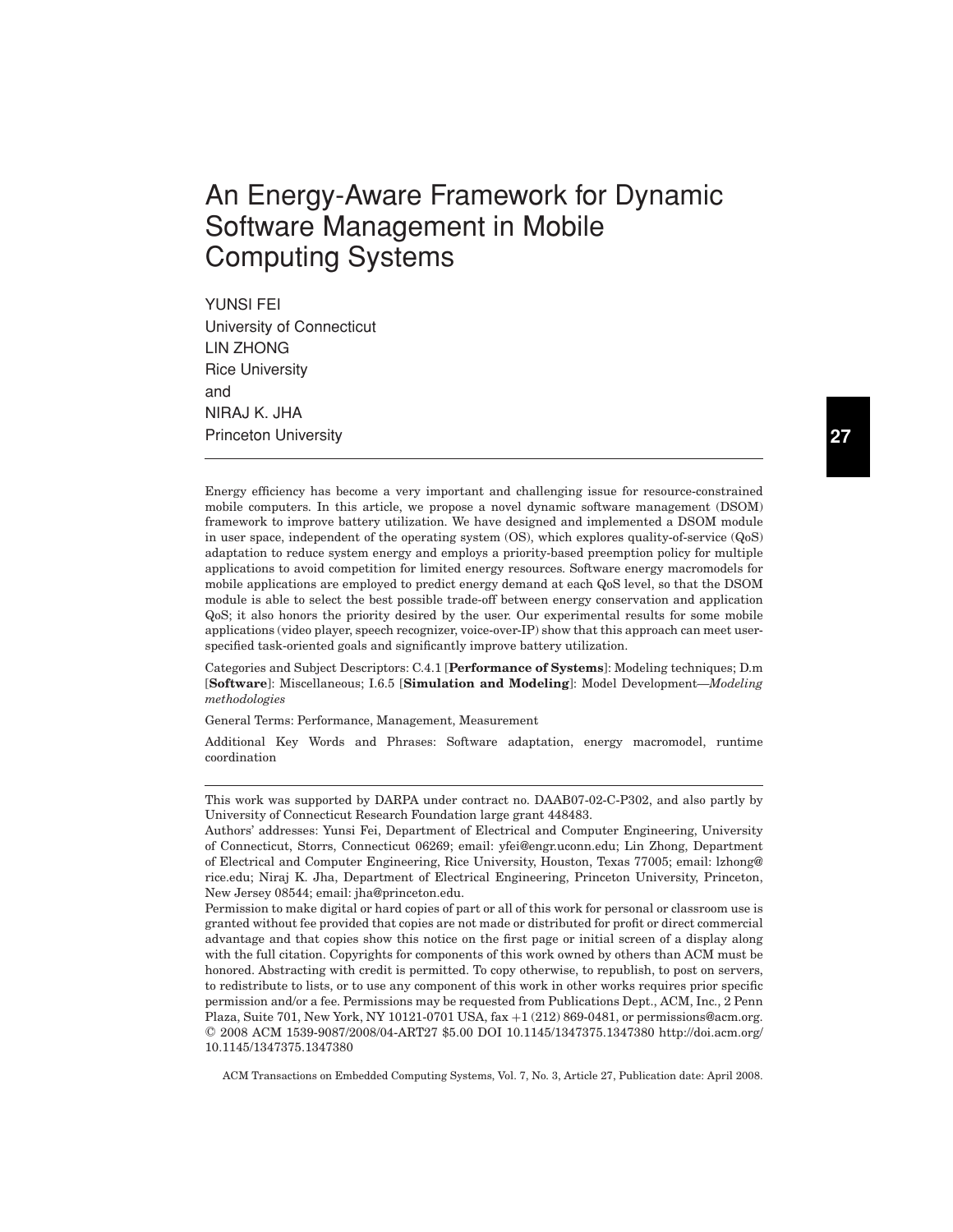## 27:2 • Y. Fei et al.

#### **ACM Reference Format:**

Fei, Y., Zhong, L., and Jha, N. K. 2008. An energy-aware framework for dynamic software management in mobile computing systems. ACM Trans. Embedd. Comput. Syst. 7, 3, Article 27 (April 2008), 31 pages. DOI = 10.1145/1347375.1347380 http://doi.acm.org/10.1145/1347375. 1347380

# 1. INTRODUCTION

As we enter the era of pervasive computing, users are expecting more ubiquitous services and higher productivity from mobile computing systems. However, mobile computers are constrained by scarce resources, such as small memory, slow CPU, etc. They are specially constrained by limited battery capacity because of the weight/size limits for the battery. In view of the slow battery capacity growth, it is increasingly important to develop techniques to achieve high energy efficiency for such systems. Energy efficiency in this context refers to the amount of service work that the system can accomplish given a battery capacity constraint.

Computer systems provide services to their users through software programs, which demand different hardware resources. Therefore, software and hardware form a pair of consumer and supplier of resources. From this resourcecentered point of view, existing energy efficiency research can be coarsely categorized as follows.

- —*Energy-efficient hardware design* techniques optimize the supplier so that less energy is consumed for the same supply of resources. Most processor and circuit power optimization techniques [Rabaey and Pedram 1996; Chandrakasan et al. 2000] fall into this category. These techniques are independent of the upper software system. They reduce the overall power level of the systems, including both the *idle power* when the computer does not perform any useful work and *active power* when the software workload actually executes on the computer.
- —*Software optimization* techniques optimize the consumer so that less energy is required for the same software service. Most compilation [Kandemir et al. 2002] and software transformation techniques [Peymandoust et al. 2002; Tan et al. 2003; Fei et al. 2004] fit into this category. They mainly target *active power* during the execution of the software program.
- —Another category of techniques *scales the supply according to demand*. All dynamic power management (DPM) and dynamic voltage/frequency scaling (DVFS) techniques belong to this category [Pering et al. 1998; Ishihara and Yasuura 1998; Jha 2001; Pouwelse et al. 2001]. They try to put the hardware components into low-power modes as often as possible. This category also includes OS-directed power management and optimization [Lee et al. 1999; Nahrstedt et al. 2001; Zeng et al. 2002; Benini et al. 2003; Zeng et al. 2005]. The ECOSystem [Zeng et al. 2002; 2005] presents a currentcy model to unify energy accounting over diverse hardware components and embeds this model in the operating system to enable fair allocation of available energy among applications. Each application needs to provide its own currentcy demand model to the OS. The techniques presented in Lee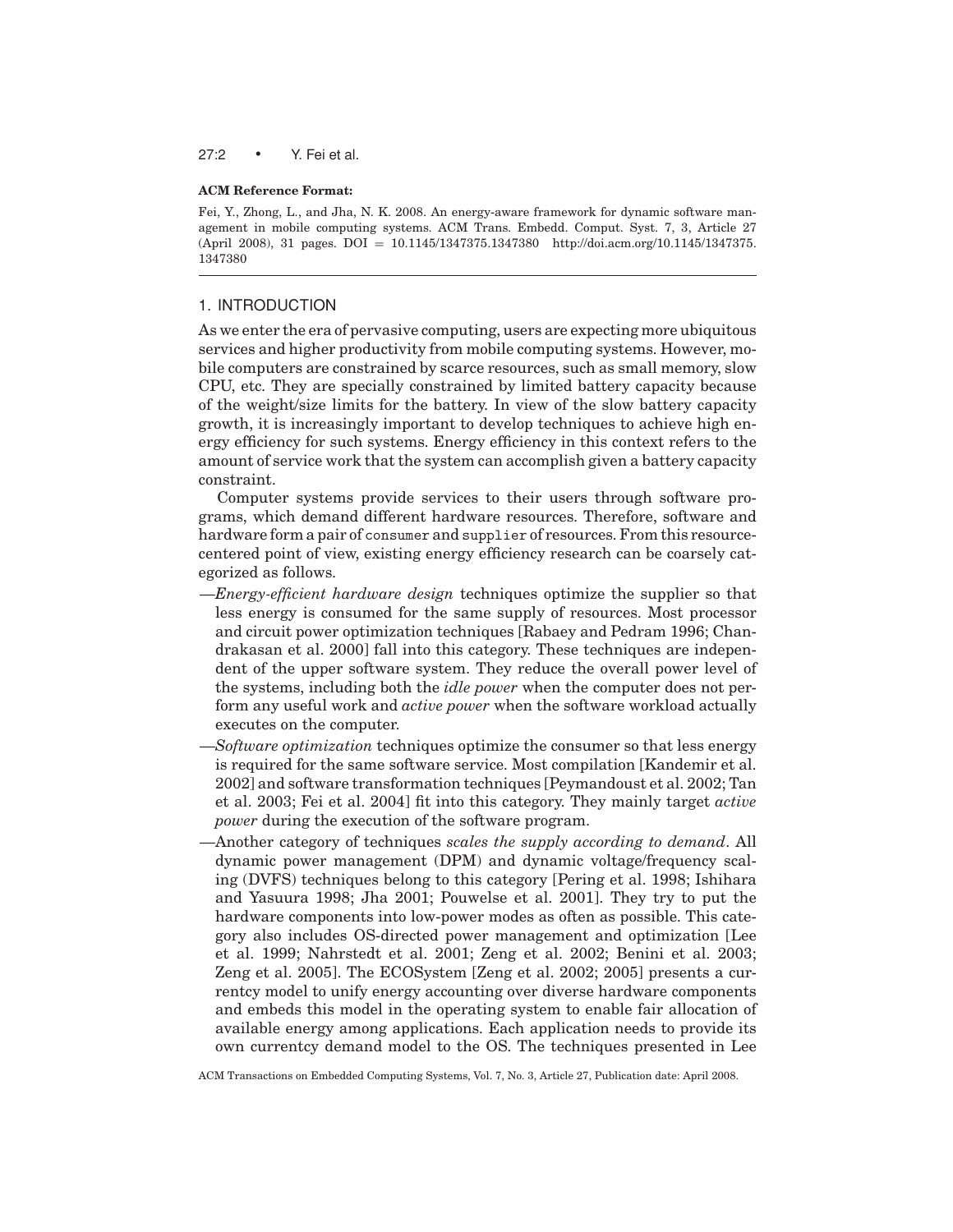et al. [1999] and Nahrstedt et al. [2001] use quality-of-service (QoS)-based resource reservation, in which applications pass specific resource demands to the OS for it to reserve the minimum required resources (fraction of CPU cycles, network bandwidth, etc.) for them. Note these techniques may also conversely adapt application QoS based on the resource availability (i.e., supply).

DPM and DVFS techniques have been shown to be quite effective in systems where the available hardware resource is more than adequate for the tasks being run. However, in resource-constrained mobile computing systems, the slow processors, small memory, and limited battery capacity may not always be able to cope with the increasing demands of software. In such cases, there may not be much room for DPM and DVFS techniques to save energy. Therefore, a number of recent works have tried a different approach: *scaling the demand according to supply*.

## 1.1 Related Work

Scaling the demand usually means reducing the service the application provides to the user. For data-intensive applications, the demand can be reduced by scaling data fidelity, i.e., the input to the application. The Odyssey system [Noble et al. 1997] adopts this approach and provides for a collaboration between the OS and applications to improve performance. Similarly, the Puppeteer system [De Lara et al. 2001] filters the input content through component-based adaptation. The Odyssey system was also extended by Flinn et al. to enable data fidelity adaptation for energy reduction [Flinn and Satyanarayanan 1999]. Shenoy et al. used the same philosophy to transform the requested network data stream to reduce receiving and decoding energy [Shenoy and Radkov 2003]. All these approaches are input data-centric and OS-based.

Another way to scale the demand is to change the QoS, which may imply altering the software computation fidelity instead of data fidelity. In mobile systems, the QoS refers to the service the software programs provide to the user by exploiting various hardware resources. For instance, the human visual perception of a video clip and aural perception of an audio segment define the QoS. An application adaptation framework is discussed in Bharghavan and Gupta [1997] which builds a general framework to communicate with the applications and manipulate the applications, but it does not target realistic applications and specific optimization objectives. The EQoS system develops a framework that can adapt the execution of applications to maximize energyaware utility [Pillai et al. 2003]. They present several optimal algorithms and heuristics, but the system only targets real-time applications. Recent works [Chang and Karamcheti 2001; Narayanan and Satyanarayanan 2003] provide examples of how the computation fidelity of mobile applications can be altered. However, they do not present a methodology or framework for accomplishing this task automatically and target system delay reduction instead of energy saving. An integrated power-management approach is presented in Mohapatra et al. [2003] that unifies adaptive middleware techniques with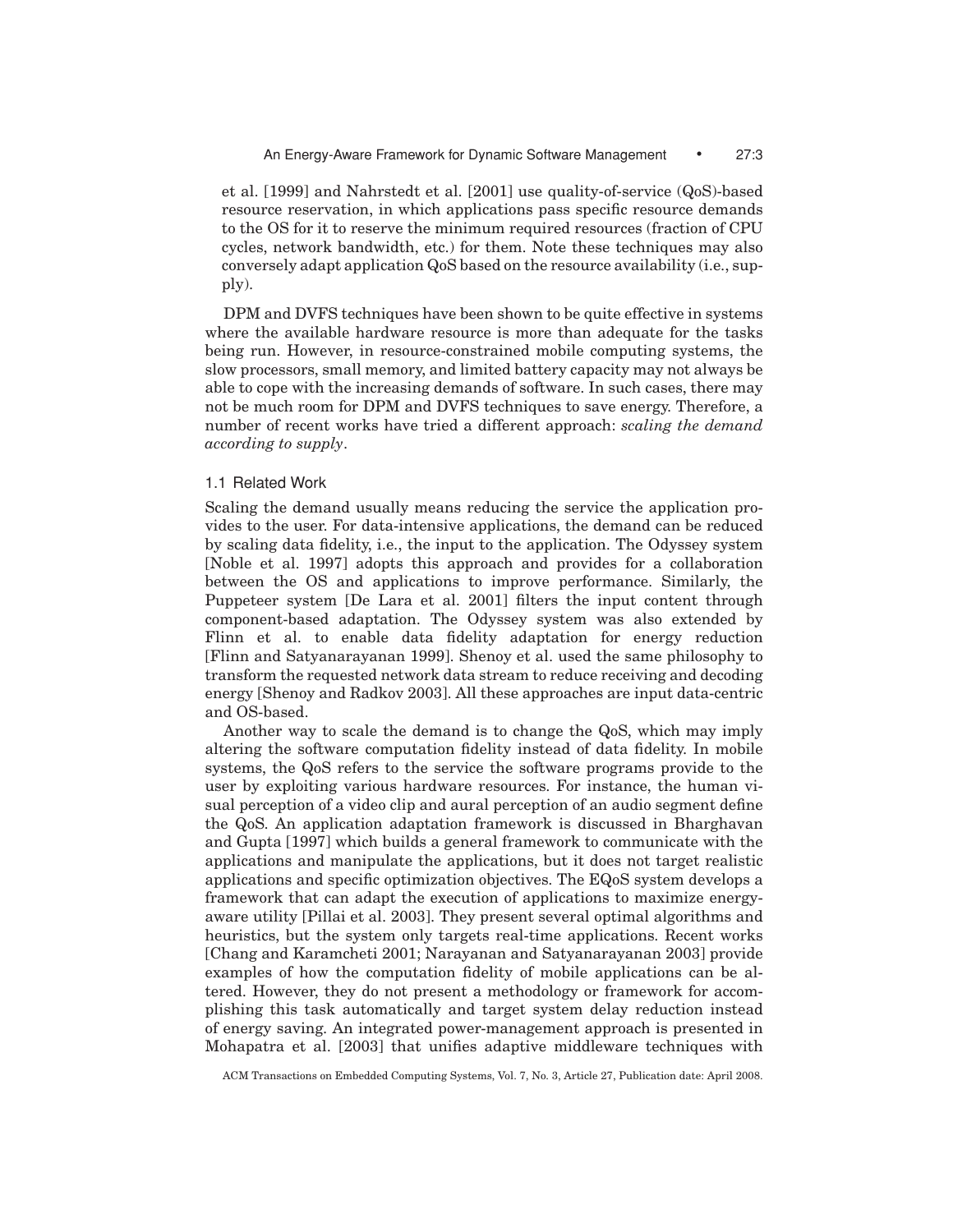27:4 • Y. Fei et al.

low-level architectural and OS-optimization mechanisms to reduce energy consumption. However, it only targets video streaming application and does not provide a general adaptation framework.

Another issue related to scaling the demand is how to coordinate multiple scalable applications. Competition among multiple applications for the constrained resources needs to be addressed. Efstratiou et al. [2002] demonstrated a platform to enable coordination among applications to avoid conflict. It is a general platform without specific objectives, such as improving performance or conserving energy. It is only targeted at Windows NT-based systems. In Rajkumar et al. [1997], a Q-RAM model is presented to allocate resources to the concurrently competing applications, such that the overall system performance utility is maximized and each application can meet its minimum needs. The Q-RAM approach is extended to maximize energy-aware system utility for battery-powered embedded systems in Park et al. [2003]. These approaches are still OS-based and it is cumbersome to derive accurate utility curve for each competing application and resource consumption curve for each kind of resource. The GRACE project proposes a hierarchical framework to adapt different applications at different system layers (including the hardware, network, operating system, and applications) in a coordinated fashion [Yuan et al. 2003; Sachs et al. 2004]. However, it is mainly restricted to multimedia applications running on wireless systems.

Except for a few works of Flinn et al. [Flinn and Satyanarayanan 1999], Shenoy et al. [Shenoy and Radkov 2003], EQoS project [Pillai et al. 2003], and GRACE group [Sachs et al. 2004], all the previous works target nonenergy related resources. Most investigate software adaptation for communication (network bandwidth) and computation resources (CPU cycles). The work of Flinn et al. in Flinn and Satyanarayanan [1999] actually demonstrates the difficulty of energy-aware application adaptation, since it requires extra equipment for real-time energy measurements and a data-processing computer, which is impractical for mobile systems. Previou work on application adaptation to reduce network bandwidth [Noble et al. 1997] was quite successful, since network bandwidth is relatively easy to estimate. Moreover, most of these approaches need OS support, which is difficult to implement for systems that use a closed-source OS. Therefore, there is a strong need for a practical and general dynamic software management (DSOM) framework for runtime energy optimization.

## 1.2 DSOM: Opportunities and Challenges

Traditional DPM techniques for computers have mainly exploited various lowpower modes of hardware components, such as *active, idle, sleep*, and *off* states for the memory, hard disk, display, and network card [Li et al. 1994; Gauthier et al. 1996; Feeney and Nilsson 2001; Delaluz et al. 2001; Choi et al. 2002]. Analogous to hardware power modes, many software applications also have multiple working states, which correspond to multiple energy/power modes. Therefore, we envision automatic adjustment of adaptable applications to lower energy modes when the battery level is low.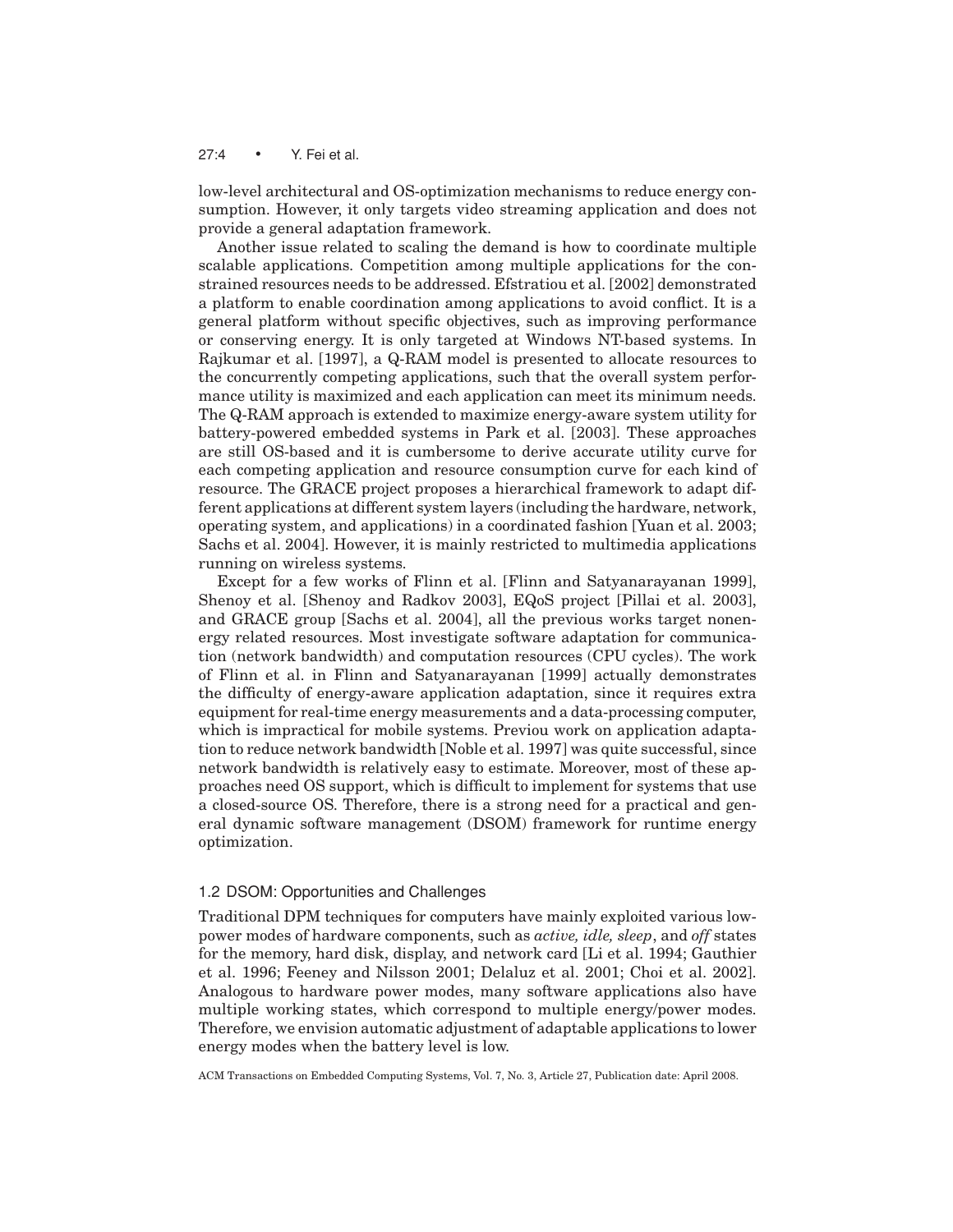The multiple software working states can be exploited by setting certain runtime parameters, or knobs. These tunable knobs represent alternative algorithms or implementation paths during application execution. The net effect perceived by the user is different output QoS for the same input. Each working state may use a different amount of hardware resources, including CPU cycles, memory, bandwidth, network interface card activation, etc., which leads to different energy/power consumption. The DSOM module should determine on the fly *when* to scale the application and to *what* working state so that an energy saving is achieved at minimal cost in quality.

We believe that DSOM will become an important and complementary approach to the conventional DPM and DVFS techniques in improving energy efficiency, especially for resource-constrained mobile systems. However, it raises several challenges in design and implementation:

- 1. First, we need to expose the adaptation points and the associated parameters such that manipulations can be performed effectively on the software programs and system. We focus on the adaptation points in software computation instead of data input. Some efforts may be necessary to modify the applications to expose software knobs [Narayanan and Satyanarayanan 2003]. However, many mobile software programs have built-in adaptable points.
- 2. The communication through the software layers becomes a critical issue. It occurs at the interfaces between the upper application level and the OS layer, in both directions. The question is what information can be generated and passed at each level? Appropriate application-programming interface (API) and efficient communication mechanisms need to be built.
- 3. The management of the software programs should be directed by certain policies, i.e., when to trigger application adaptations and what low-power mode to select? It is nontrivial to derive an effective policy, which is neither too aggressive in frequently adapting the applications and sacrificing QoS, nor too conservative in maintaining a high QoS level and draining the battery quickly.
- 4. In order to manage the software programs dynamically, energy estimation for the adaptable applications at each adaptation point should be performed, which requires an accurate and efficient on-line energy estimation module.

#### 1.3 Article Contribution

In this work, we propose an application adaptation and multiple-application coordination framework, DSOM, based on software energy macro modeling techniques [Tan et al. 2002]. It is an *energy-aware* framework that dynamically adapts multiple mobile applications and differs from all the previous related work. The framework contains the following features:

- It utilizes software energy macro modeling and obviates the need for extra equipment for real-time energy measurements [Flinn and Satyanarayanan 1999], which is impractical for handheld computers.
- It is implemented as portable middleware using only POSIX-compliant system APIs. Thus, it requires no changes to the OS.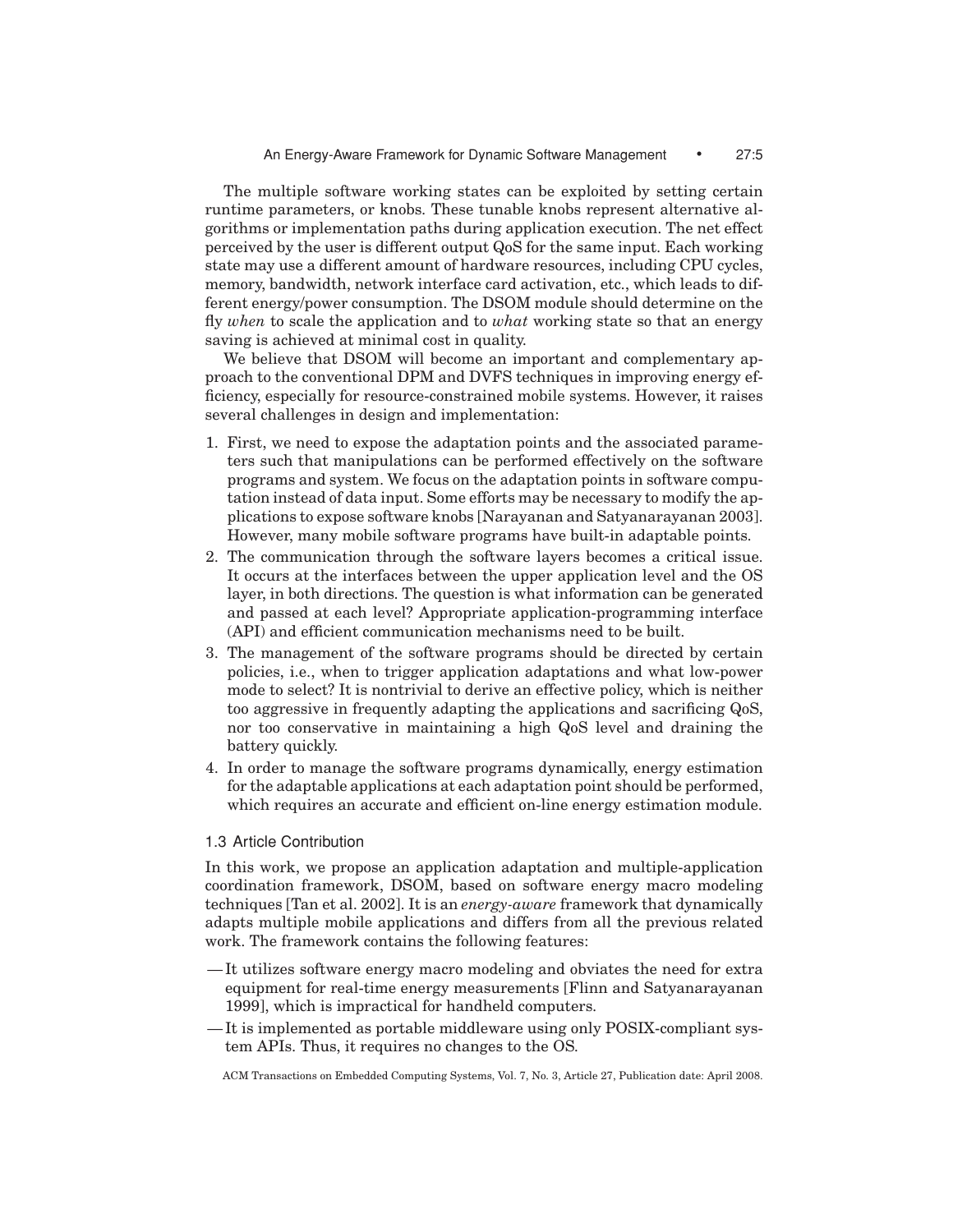# 27:6 • Y. Fei et al.

- It is task-oriented and goal-directed. The user can specify his/her goal in terms of expected task duration or number of tasks and different applications that need to be simultaneously run. The framework automatically finds the best QoS trade-off for the goal, in view of the available energy resource.
- The framework exploits multiple QoS knobs (in software computation) that can be tuned for embedded applications to meet the desired goals.

To summarize, our proposed framework is energy-aware, general, portable, and user-friendly. Our experiments establish its effectiveness for several real mobile applications, such as video player, speech recognizer and voice-over-IP.

The article is organized as follows. In Section 2, we provide background information for this work along with motivational examples. We present the overall DSOM framework in Section 3 and detail the design and implementation of the coordinator and dynamic software manager in Section 4. We present results of experiments conducted on a Linux-based iPAQ with our prototype implementation on several applications in Section 5. Finally, we discuss some limitations of the framework and conclude in Section 6.

# 2. MOTIVATION AND PRELIMINARIES

In this section, we first motivate, through an example the necessity and efficacy of application adaptation for energy saving. We then present the advantages of application coordination for battery-constrained systems. Finally, we provide the rationale for the management policy in an energy-aware framework for DSOM.

# 2.1 Motivational Example

We first need to characterize the resource usage (energy) for each working state of the application. Adaptation of applications will be futile if the energy saving is meager. We use a software video player application—*mpeg play* [MPlayer] as our motivational example. It is known that changing the data fidelity of an input video clip (by using different lossy compression methods when encoding video clips or using different display window sizes) will induce different energy consumption [Flinn and Satyanarayanan 1999]. However, changing the computation fidelity of applications for energy saving has not been adequately explored. We define a QoS space for the video player application, as shown in Figure 1. It has multiple parameters (dithering method, frame rate, frame display size), where each parameter represents a QoS dimension, which contains a finite set of discrete quality values. The combination of quality values in each dimension is referred to as a QoS point, which is associated with an energy cost. All possible QoS points together form the QoS space of the application. The QoS point in Figure 1 corresponds to the running state consisting of a 20 fps frame speed,  $100 \times 100$  pixels display size, and monochrome dithering method.

The video player application consists of three functional steps for each frame: decode, dither, and display. Most time and energy are consumed in the first two steps. It is shown in Chakraborty and Yau [2002] that frame display size has little effect on energy consumption. A user may prefer to watch the video clip at a particular frame rate. Therefore, the frame rate is not frequently varied.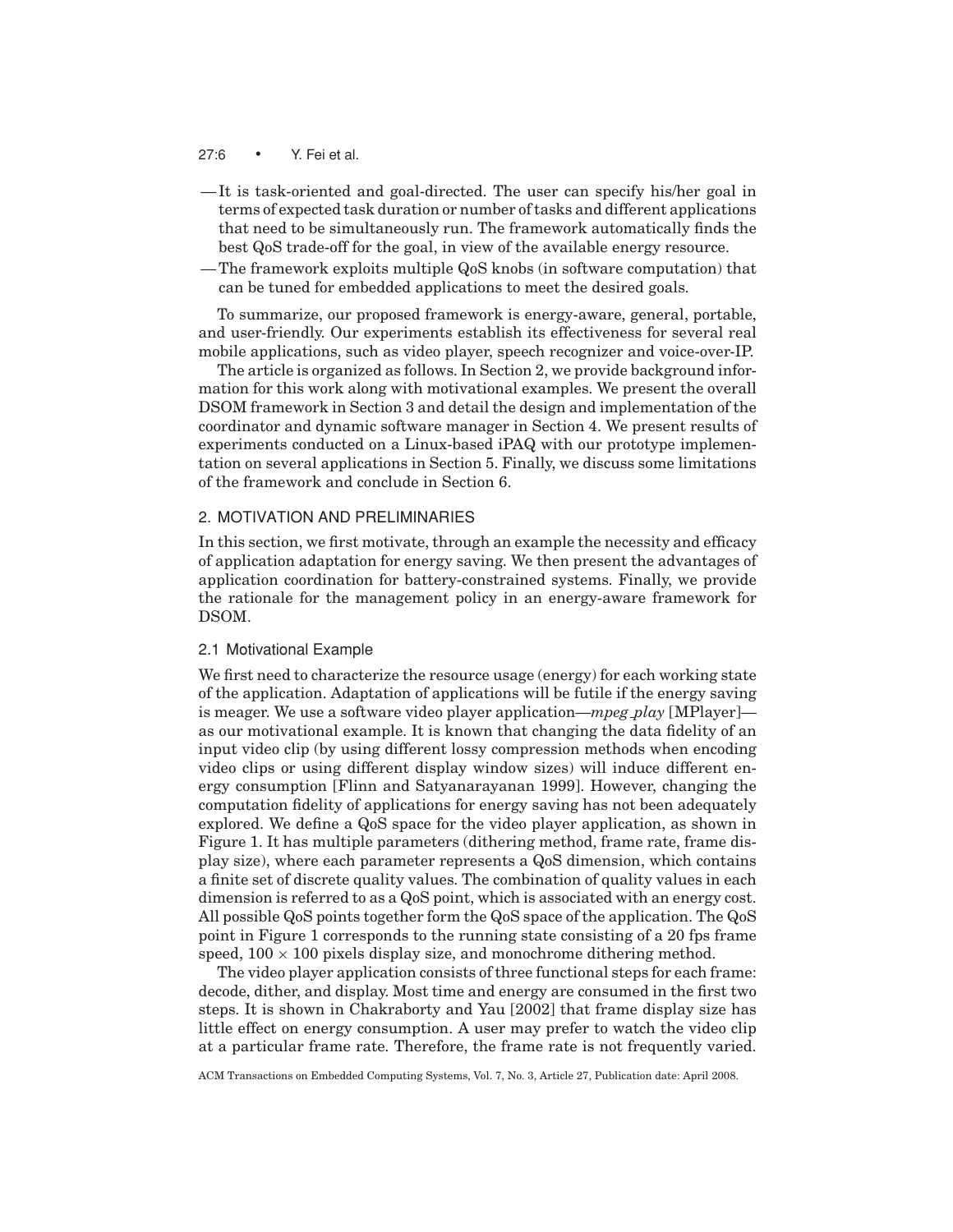

Fig. 1. QoS space for a video player.





Dithering modes tune the color exposition of the frame and is present to us as one effective way to adapt the application. We analyzed various dithering methods and found four modes with human-perceptible differences: *color, gray, monochrome*, and *threshold*, out of a total of 19 modes.<sup>1</sup> Figure 2 shows the measured result of energy consumption of four video clips under different dithering methods on a Linux-based iPAQ 3870. We observed that the average energy saving for the lowest power mode (*threshold*) is 25.3% compared to the original full-color mode (*color*). This is a simple illustration of the impact of changing the computation fidelity on system energy consumption. Note that the QoS of application modes is not necessary to be in proportion to their energy usage. For each application, we need to characterize its specific relationship between energy consumption and QoS.

<sup>&</sup>lt;sup>1</sup>The visual effect of using these different dithering methods is in the color of video images, for example, *color* refers to colorful exposition of frames, and all the other three modes refer to black and white frames where *gray* represents gray, *monochrome* is an intermediate black and white, and *threshold* represents sharp black and white.

ACM Transactions on Embedded Computing Systems, Vol. 7, No. 3, Article 27, Publication date: April 2008.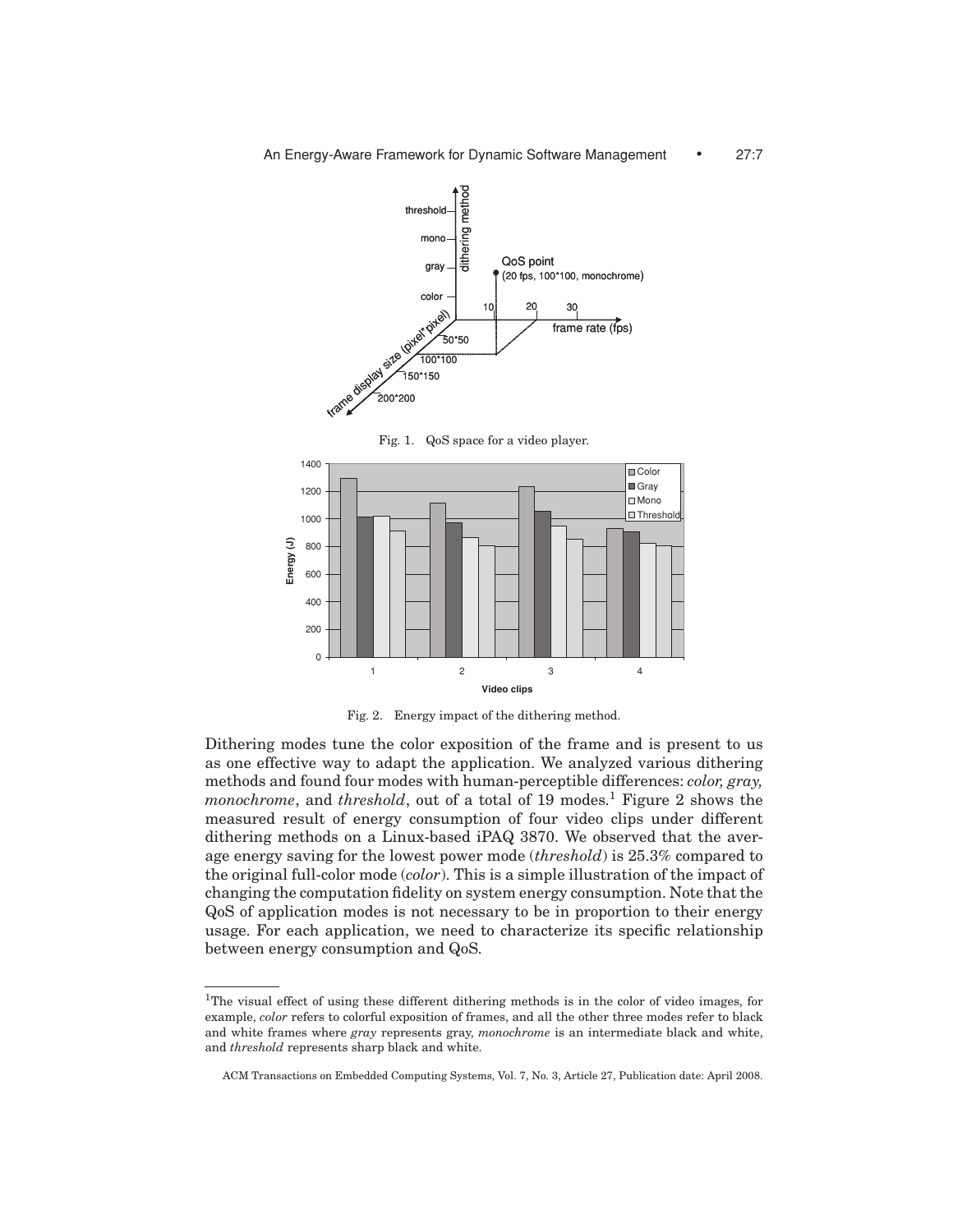# 27:8 • Y. Fei et al.

#### 2.2 Coordination among Multiple Applications

In mobile computers, it is common to have several applications running concurrently (e.g., a user may enjoy music using the software MP3 player, while downloading another MP3 file and playing Solitaire at the same time). They compete for the constrained resources of CPU cycles, memory, etc., and, ultimately, battery. It is the responsibility of the OS to assign and manage the resources among multiple applications in a fair way. However, since an OS is unaware of user intention (urgency level of each application), it may treat concurrently running applications equally, and cause all of them to simultaneously abort in the middle of execution when the battery goes down. To avoid this scenario, a user-defined application priority should be considered when a new application joins the system. We propose a coordinator as middleware, which can control the admission of a new application according to its priority and those of currently running ones. The coordinator also decides on adaptations for the newly admitted and other existing applications.

## 2.3 Policy for Dynamic Software Management

For the concept of DSOM to be useful, a policy is needed to determine *what* and *when* to adapt. A naive way to manage software adaptation is analogous to the time-out DPM technique frequently employed for hardware, where several time thresholds are used for transitioning hardware to lower power modes. One could similarly set a number of energy thresholds for DSOM. The battery energy status could be periodically checked and the appropriate execution mode for running applications selected accordingly. However, this policy is ad hoc, aggressive, and application-independent, and may have the unfortunate side effect of frequently annoying the user. Hence, we propose an application adaptation policy, which is directed by certain user-defined goals, and is oriented for each task, as discussed in detail in Section 3.

In mobile systems, a user may be able to estimate the needed duration for a task, for example, the length of a movie and the length of a conversation with peer mobile users. In such cases, we set the expected duration for the task as the goal. Only when the residual battery energy cannot sustain the goal is application adaptation triggered. Consider the following scenario: the user wants to watch a 60-minute long video clip with the energy consumption estimate of the video clip for the highest quality mode being 3600 J, whereas the residual battery energy is only 3200 J. Suppose the energy consumption under the four dithering modes are 3600, 3400, 3150, and 3000 J for *color*, *gray*, *monochrome*, and *threshold*, respectively. The application will adapt to the *monochrome* mode automatically to meet the goal of displaying the whole video clip, thus providing the highest possible QoS. However, in many cases, where the expected application duration could not be specified, the system will bypass the adaptation engine and always provide best-effort QoS.

## 3. FRAMEWORK DESIGN

To manage adaptable applications according to the battery status, in order to meet the task-oriented goal, we need an application-coordinating software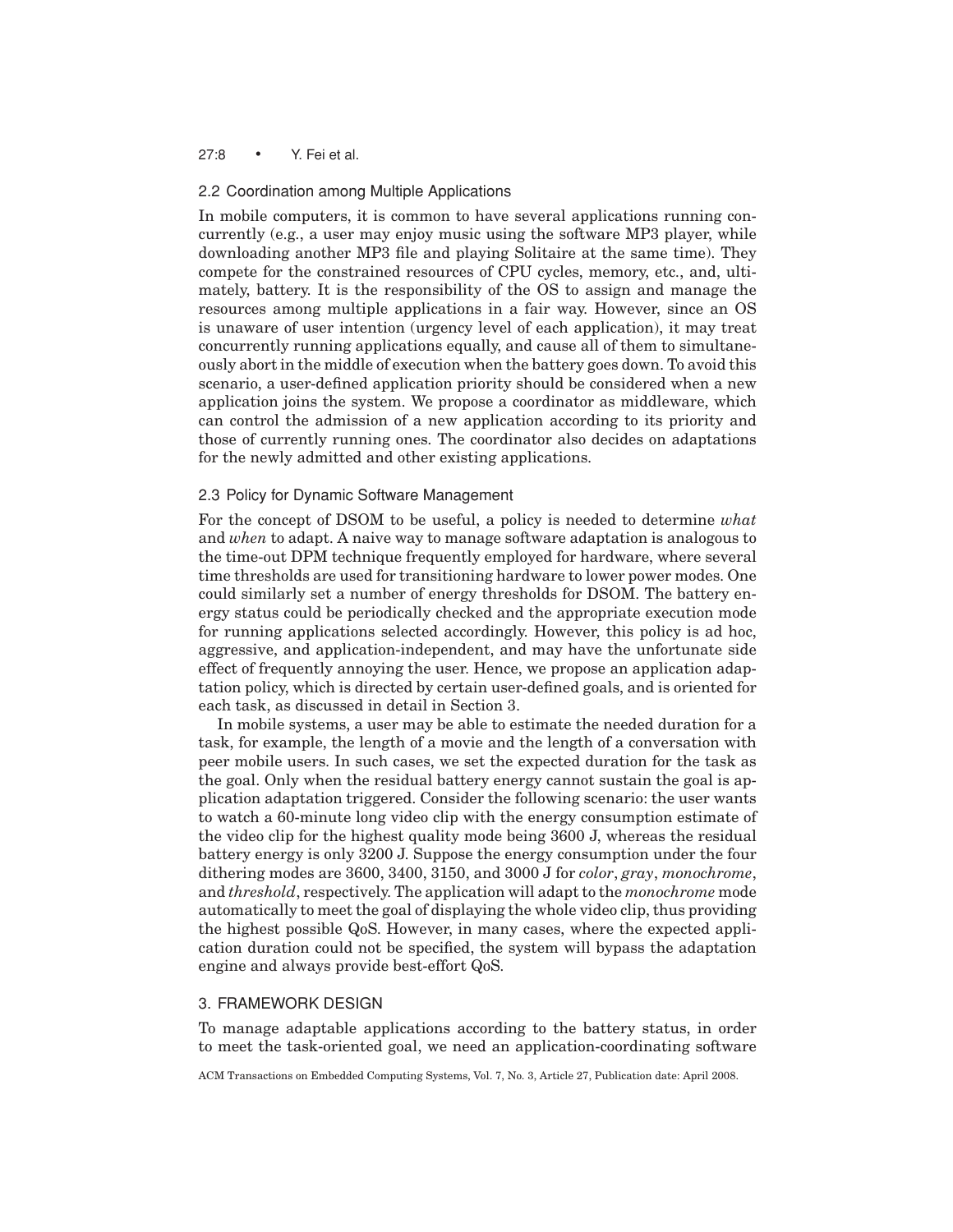

Fig. 3. A coordination framework for application adaptation.

manager in middleware, which fuses information from the application level above and the OS and platform below, and delivers adaptation and coordination commands to either the application or the underlying OS modules. In this section, we explain the design of a user-level DSOM framework geared toward energy savings.

# 3.1 Overview of the Framework

Figure 3 shows the overall framework for mobile systems. We envision the whole system to consist of several vertically communicating layers, which are categorized into user space and system space. The hardware platform contains a set of resources, such as a processor, memory, display, wireless card, and battery. The resource manager in the OS layer monitors the status of each resource and manages their usage. The process manager controls the creation, execution, and termination of processes, and provides information on running processes. The OS also provides a set of APIs to interact with the user-space modules. Above the OS layer is the middleware that we have developed, which consists of several modules that can interact with either the upper application layer or the OS layer.

In the framework, each scalable application should first register to an application registry with its metadata, e.g., the name of the service and the number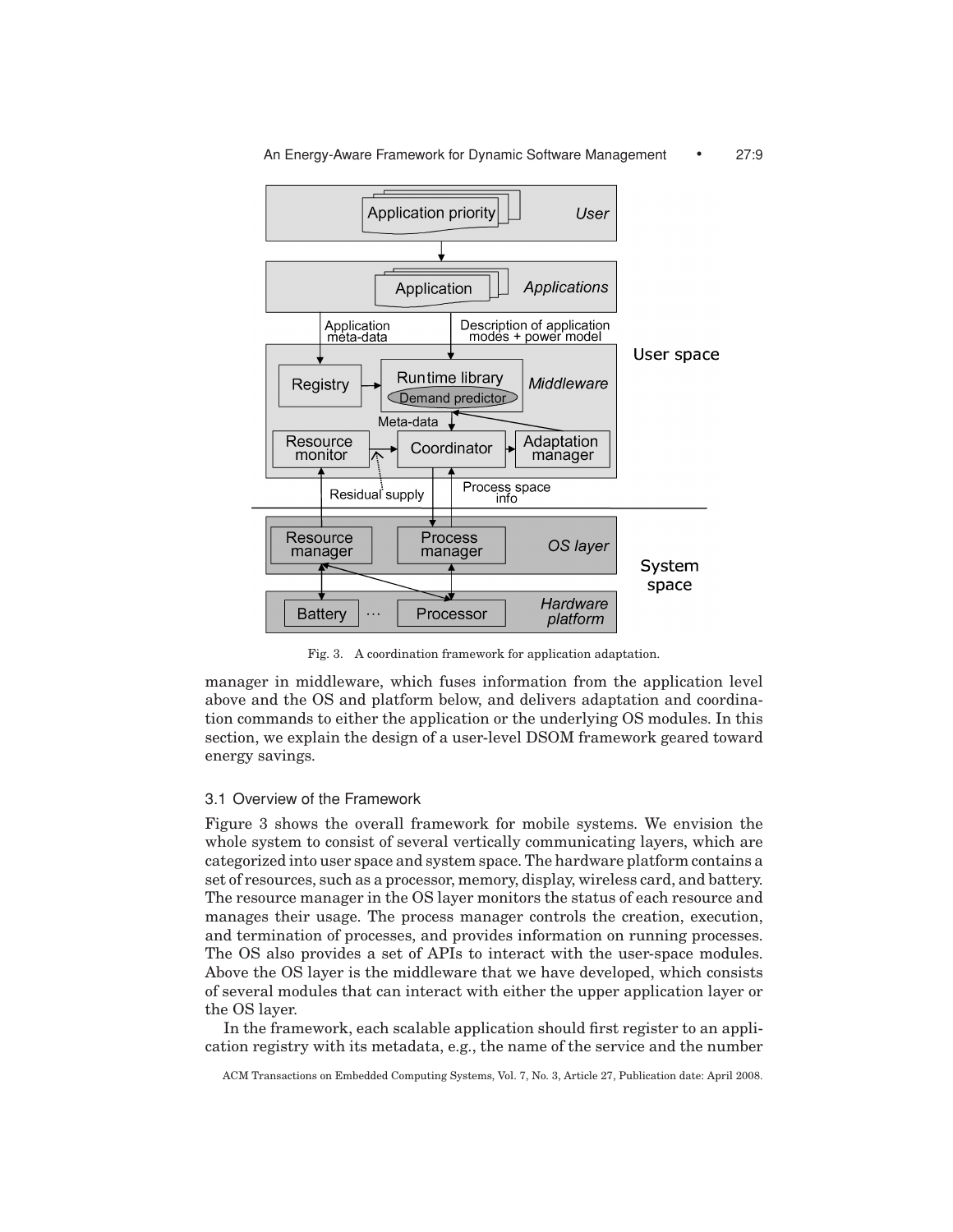#### 27:10 • Y. Fei et al.

of low power modes. Meanwhile, the description of adaptation modes for each application is stored into a runtime library, along with the power macromodel to estimate the average power consumption for each low-power mode, in order to aid application adaptation.

On top of the middleware is the application and user layers. When multiple applications are running concurrently and competing for resources, the user can specify the priority level for each application if he/she so chooses. For example, when a soldier is using a PDA to talk with his peers in battlefield, and, at the same time, is downloading map information from an encrypted website, he might specify that the voice-over-IP application has higher priority over the network browser, or vice versa. For different instantiations of the same registered application, the user can specify a different priority level.

The resource monitor module in our framework polls the OS resource manager and calculates the residual battery energy value. Based on the application metadata, application-specific configurations and priority, residual battery energy value, and information on running processes obtained from the process manager, the coordinator performs admission control and adaptation arbitration. Thus, an appropriate application configuration is selected for the newly joining application, and coordination is carried out among the other running applications. We describe the coordinator in detail in Section 3.3.

## 3.2 Task-Oriented Goal-Directed Software Management

We consider three different cases for task-oriented software management and set up corresponding goals and policies to perform DSOM, as discussed next.

In the first case, altering application modes only changes average system power while the execution time remains the same. This case applies to a synchronized video player. The frame rate determines the sum of processing time (including decoding, dithering and displaying) and synchronization time for each frame. The length of a video clip can be calculated by the number of frames and frame rate beforehand. The task-oriented goal is set to duration of task (e.g., length of a movie). At the configuration and adaptation point, we detect the initial battery energy and calculate the expected average system power (supply). We also evaluate the power consumption for each mode (demand) by the demand predictor. We then select the adaptation level with average system power just under what is sustainable by the battery energy level. In this way, the goal is met with the least QoS degradation.

In the second case, the execution time is variable while the average system power is constant for different application modes. Our goal is now set as maximizing the number of tasks executed. The more tasks that complete execution with the same energy constraint, the higher the battery utilization. A speech recognizer falls into this category. When we make a slight sacrifice in speech recognition QoS, we gain in terms of execution speedup (thus also reducing system energy).

In the third case, both the power and execution time vary for different application modes. The goal now targets both task duration and number of tasks. The system should finish the execution of all the tasks before their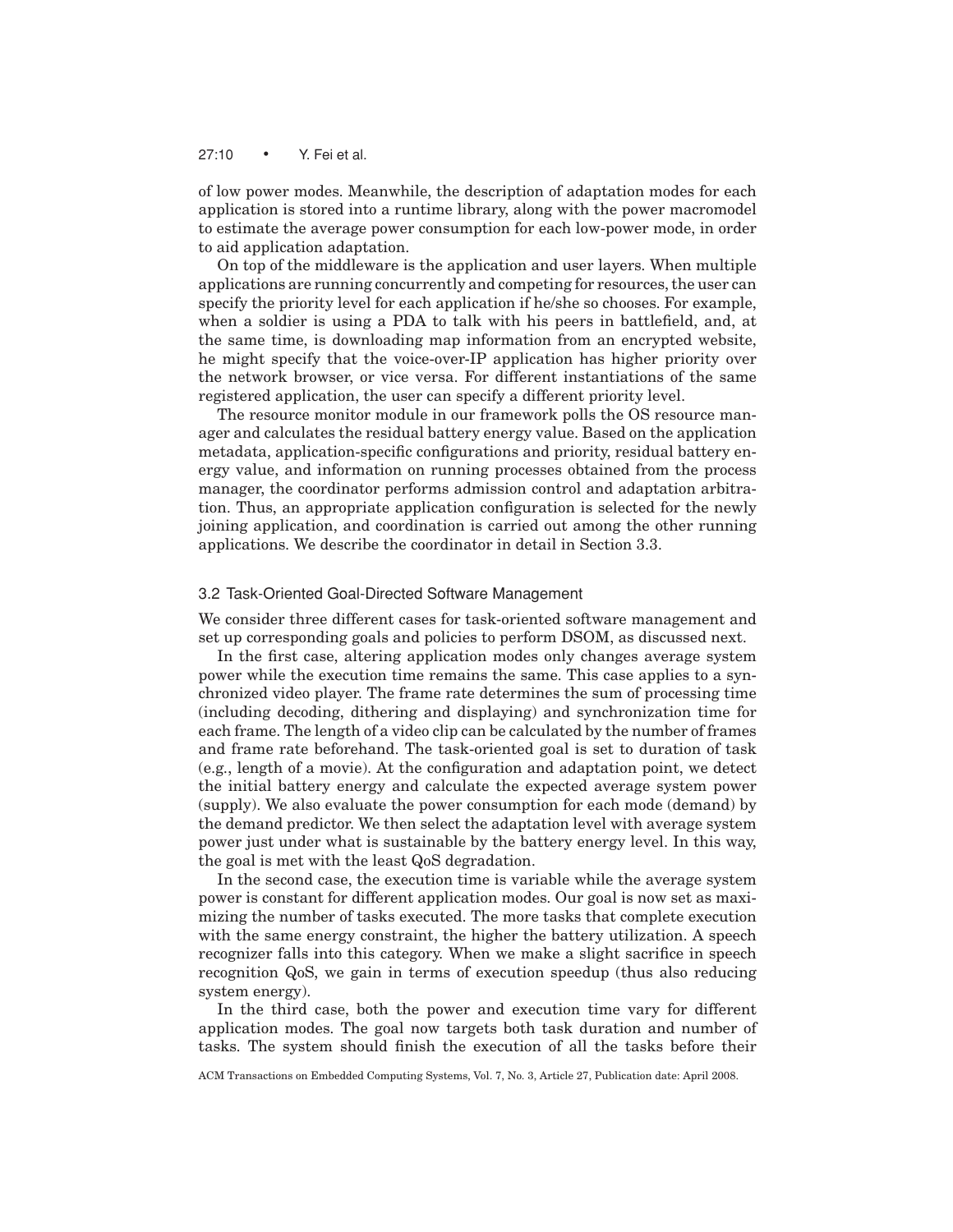deadlines. If the system runs out of battery before the application finishes execution, or if the application execution does not complete before its deadline, the goal is not met, and the system degrades to provide a "best-effort" service.

Each registered application can be put into the above three categories, with its corresponding goal specified in the runtime library. The coordinator prompts the user for this information to make an adaptation and coordination decision.

The pseudocode for application QoS level configuration is shown in Algorithm 1. The initial residual energy (*ener*) and the user-specified time goal  $(goal)$  determine the expected average power consumption  $(P_{avg})$  for the specified duration (line 3 in Algorithm 1). At each adaptation point, the coordinator evaluates the service for the adaptation block (line 7), estimates the average power (*P* ) and execution time (*T* ) for each QoS level, and selects the best QoS level to meet the user-specified goal (lines 8–16). We employ a history windowbased power budget regulation method for the QoS level configuration. The average power of the selected QoS level should be just below the upper limit set by the minimum value between  $\alpha * P_{avg}$  and  $2 * P_{avg} - P_{last}$ , where  $\alpha$  is a constant value larger than 1, e.g., 1.1 is used in our experiments, which determines the laxity of the adaptation policy, and here we set the history window size at 2 and *Plast* is the average power for the last adaptation block. The algorithm tries to keep the average power value of two consecutive adaptation blocks below *Pavg* so that the user-specified duration goal can be met. The service ends either when the task goal is met, or the specified duration deadline is reached, or when the residual energy drops to zero (the conditions are described at line 6). The first case represents a successful completion of the application, while the others represent a failure. At the end of the experiment, the larger the residual energy, the more conservative software management may be, and the QoS level can be set higher.

**Algorithm 1** (∗ *service command*(*name*, *goal*, *priority*, *param* ) ∗).

- 3.  $P_{avg} \leftarrow$ *ener*/*goal*;(\* average system power for the specified duration \*)<br>4.  $P_{test} \leftarrow 0$ :(\* average power for the last adaptation block \*)
- $P_{last} \leftarrow 0; (* \text{ average power for the last adaptation block } *)$
- 5.  $T_{elensed} \leftarrow 0; i \leftarrow 0;$  (\* the elapsed time and task index \*)
- 6. **while**  $(i < n$  **and**  $T_{el{qpsed}} < goal$  **and**  $ener > 0$ )
- 7. **do** evaluate( $Block_i$ ,  $\vec{P}$ ,  $\vec{T}$ ,  $Num$ ); (\* estimate the power/time vector for number of *Num* different QoS levels ∗)
- 8.  $P_{upper} \leftarrow min(\alpha * P_{avg}, 2 * P_{avg} P_{last});$ <br>9. **if**  $(P[num 1] > P_{upper})$
- 9. **if**  $(P[num 1] > P_{upper})$ <br>10. **then**  $level \leftarrow num 1$ ;
- 10. **then**  $level \leftarrow num 1$ ;<br>11. **else**
- 11. **else**
- 12. **for**  $j \leftarrow 0$  **to**  $Num$ <br>13. **do if**  $(P[j] <$
- **do if**  $(P[j] < P_{upper})$
- 14. **then**  $level \leftarrow j$ ;<br>15. **break**; break;

<sup>1.</sup> initialize service(*name*);

<sup>2.</sup> detect residual energy(*ener*);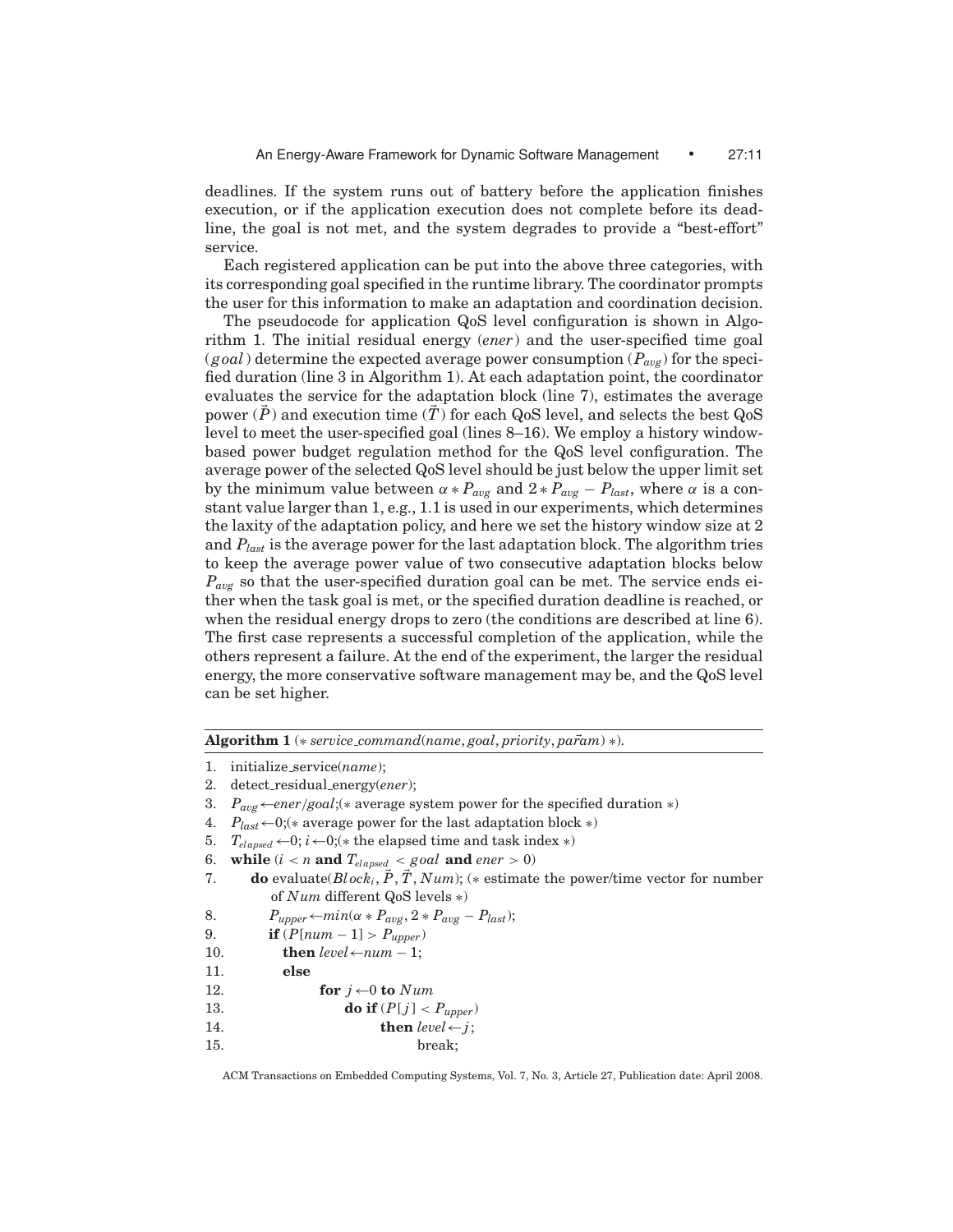# 27:12 • Y. Fei et al.



Fig. 4. The design and flow of the coordinator.

| 16. | $P \leftarrow P[level]$              |
|-----|--------------------------------------|
| 17. | $\text{execute}(Block_i, P, level);$ |
| 18. | $P_{last} \leftarrow P$ ;            |
| 19. | $i++$ :                              |
| 20. | detect_residual_energy(ener);        |
| 21. | report_time( $T_{elased}$ );         |
|     |                                      |

The demand predictor is also implemented in the runtime library and estimates the energy demand of each software mode at the adaptation point. This module is application-specific and is described in detail in Section 4.2.

## 3.3 Coordinator Design

Figure 4 depicts the design and flow of the coordinator. First, the metadata of the newly joined application and the process space information are given as input to the admission control unit. The application metadata should contain the priority level and number of power modes. The process space information obtained from the process manager covers the running processes and their association with applications. We employ a simple preemption and reservation policy for coordination. When there is any application running with a higher priority than the new application, the battery energy is reserved for the higher-priority applications, and the remaining energy is assigned to the new application for appropriate adaptation. Otherwise, it is admitted and other applications with lower priority yield the resources. Several fallback actions can be invoked for these yielding applications: suspend, abort, or rollback, which is explained in Section 3.4.

If the new application is admitted, it is evaluated under the constraint of current residual battery capacity and an appropriate configuration mode is obtained. Each admitted adaptable application has a supporting runtime library, which contains the description of various application modes and energy macromodels for both the demanded QoS and other QoS levels. By default, the demanded QoS of an application is assumed to be the highest quality level. If the demanded QoS energy is larger than the residual battery energy, the DSOM module triggers an adaptation for the application. If even at the lowest power mode, the residual battery energy is not sufficient, the application is forced to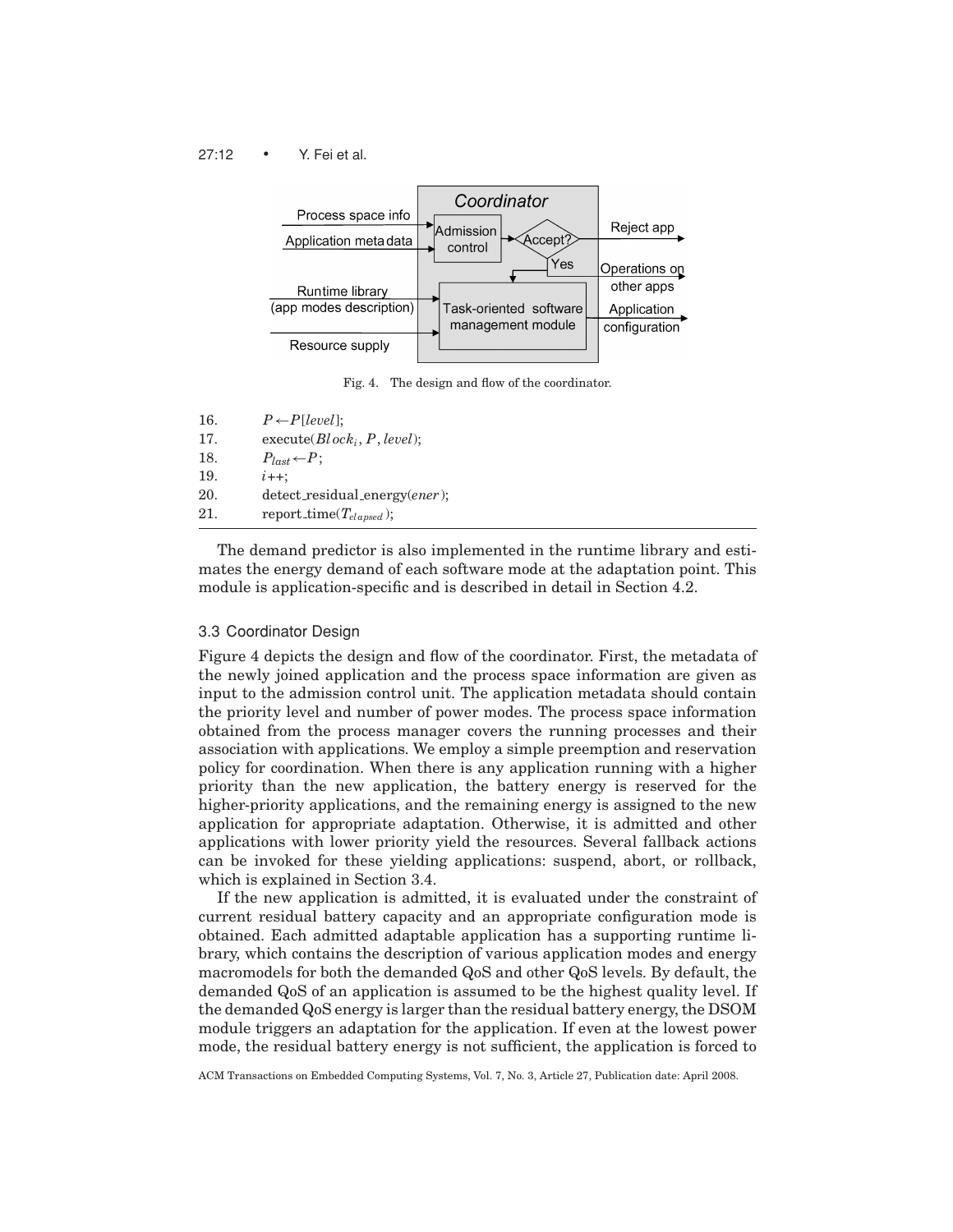launch at the lowest power mode. The application's configuration is delivered to the adaptation manager, which invokes the application with an appropriate mode from the runtime library.

Algorithm 2 describes this coordination policy in detail. Applications are classified into two categories, according to their user-specified priority. When a service with a high priority is called (line 2), we check the service list that contains the concurrently running applications (lines 4–8). The applications with a low priority yield the resources to the new service (line 6) and other high-priority applications keep running and competing for the battery with the new one. When the new service has a low priority (line 9), we still check the service list (line 10). If there are high-priority applications running (line 11), we reserve battery energy for them and the remaining energy is assigned to the new service for appropriate adaptation (line 12). Otherwise, each low-priority application views itself as the only one using the battery and all of them compete for the battery energy on a fair basis (line 14).

**Algorithm 2** (∗ *Coordinator*(*servicelist*, *newservice*) ∗).

| 1.  | $prior \leftarrow (newservice \rightarrow priority);$                                             |  |  |  |  |  |
|-----|---------------------------------------------------------------------------------------------------|--|--|--|--|--|
| 2.  | <b>if</b> prior=high                                                                              |  |  |  |  |  |
| 3.  | <b>then</b> service $\leftarrow$ servicelist;                                                     |  |  |  |  |  |
| 4.  | while service $\neq$ NULL                                                                         |  |  |  |  |  |
| 5.  | <b>do if</b> (service $\rightarrow$ priority)=low                                                 |  |  |  |  |  |
| 6.  | <b>then</b> send pause signal(service $\rightarrow$ children);                                    |  |  |  |  |  |
| 7.  | $service \leftarrow (service \rightarrow next);$                                                  |  |  |  |  |  |
| 8.  | evaluate( <i>newservice, current battery</i> ); $(*$ evaluate the appropriate                     |  |  |  |  |  |
|     | working state, competing with other high-priority applications $\ast$ )                           |  |  |  |  |  |
| 9.  | else                                                                                              |  |  |  |  |  |
| 10. | $flag \leftarrow search(servised);$                                                               |  |  |  |  |  |
| 11. | if $flag = high$                                                                                  |  |  |  |  |  |
| 12. | <b>then</b> evaluate( <i>newservice, remain energy</i> );(* energy reserved for high-             |  |  |  |  |  |
|     | priority applications $*)$                                                                        |  |  |  |  |  |
| 13. | else                                                                                              |  |  |  |  |  |
| 14. | evaluate( <i>newservice, current battery</i> ); (* compete with low-priority<br>applications $*)$ |  |  |  |  |  |

## 3.4 Scalable Adaptation Block

In our framework, the QoS level is negotiated between the application and coordinator before the application is launched. We define an *adaptation block* to be the block of application code that consists of a set of alternative sequences of execution, each associated with a different QoS level. The adaptation block can be the whole application when all the software knobs are global for the whole program. In other cases, sequential application execution can be divided into more than one adaptation block, each with its local software knobs. When the application has to yield to others, it may take one of three fallback actions. It may be suspended, aborted, or rolled back. A *suspended* application resumes at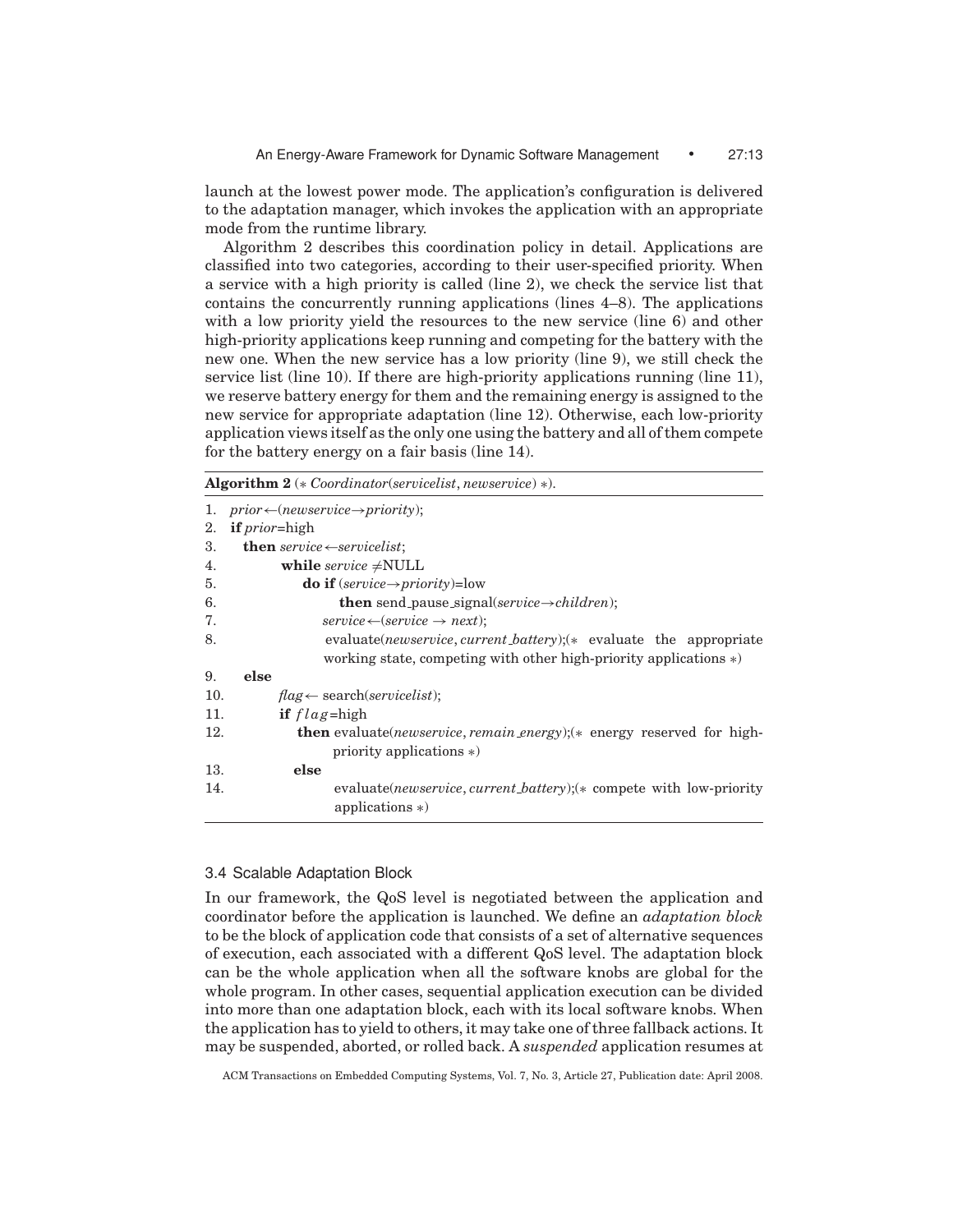27:14 • Y. Fei et al.

 $\sim$ 

```
struct component_t {
  char
                         *servicename:
  void
                         *component_handle;
                         levels; //number of QoS levels
  int
  int
                         ac_level; //to indicate if AC-powered
  struct unit_t
                         *startunit:
                         numunits;
  int
  register_t
                         register_handle;
  \tt{expand_t}expand handle:
  evaluate_teval_handle;
  execute t
                         exec handle:
  struct component_t_t *next;
\cdot
```
Fig. 5. The data structure of *component*.

the original QoS level at the suspension point. An *aborted* application is dropped from the system. Under *rollback*, an application detects which adaptation block it is in, and when it resumes, it rolls back to the beginning of the adaptation block, renegotiates with the coordinator, determines the new quality level for the adaptation block, and executes at the new QoS level. Such scalability in adaptation block size is a characteristic of adaptable applications, which is not the focus of our work. Our main contribution is building a general energy-aware DSOM framework. Therefore, we currently assume the whole program to be an adaptation block and tune the global software knobs, although we recognize that this approach can be scaled down to finer-grained adaptation blocks with local knobs.

## 4. FRAMEWORK IMPLEMENTATION

We have built a prototype user space DSOM framework in middleware. The key components are the runtime library, which provides the adaptation configuration calls to the applications, and the coordinator, which negotiates/renegotiates with applications and assigns configuration modes or fallback operations to each application. The framework is implemented as a daemon server in user space, the communication between the applications and the coordinator is implemented in a client-server fashion [Pouwelse 2003] and the communication between the coordinator and processes is implemented with signals. More details of implementation can be found in Fei [2004]. We illustrate next each salient feature of the framework.

## 4.1 Registry

Each adaptable application needs to register its metadata in a registry, and is allocated a data structure called *component*, as shown in Figure 5. The name for the service provided by the application is assigned to the *servicename* entry of *component*. For example, we give the service name "video" to the MPEG-1 video player, *mpeg play* [MPlayer], "voip" to a voice-over-IP application, *RAT* [RAT], and "speech" to a dynamic neuron-network based speech recognizer, DNN [Zhong et al. 1999]. The application also specifies the number of lowpower modes that it can support to the *levels* entry of *component*.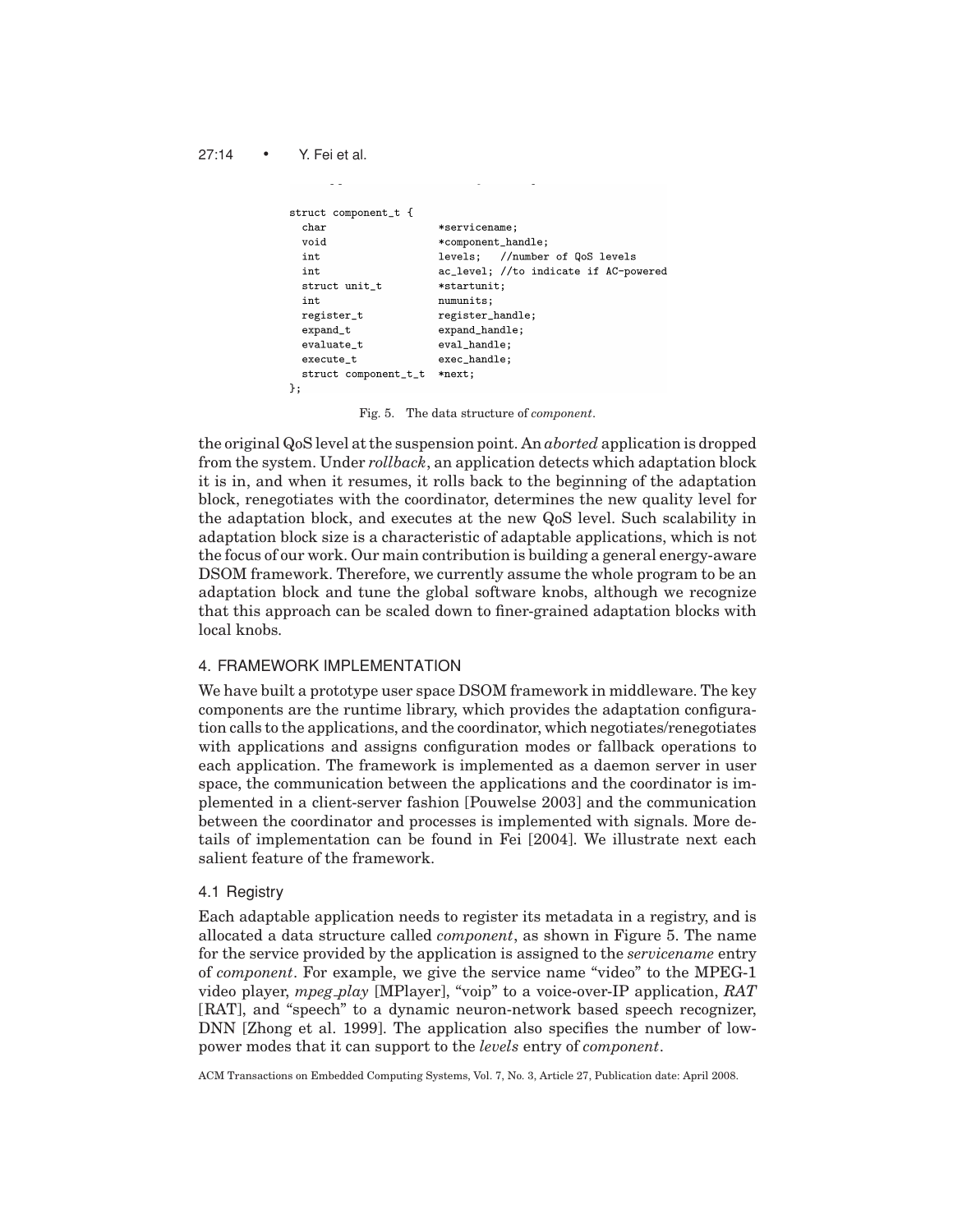```
struct service_t {
  char
                         *<sub>name</sub>:intpriority;//user-specified priority
 int
                         verbose:
                         goal; //user-specified goal
 int
 double
                         energy;//energy estimation for this service
  double
                         left_energy; /*remaining battery energy
                                   from high-priority reservation*/
 double
                         lastpower; //average power for last unit
                         *component;
 struct component_t
 struct parameter_t
                         *parameters;
 struct child_t
                         *children; //the process space
 struct service_t
                         *next;//for the link list
 struct service_t
                                    //for the link list
                         *prev:
\ddagger:
```
Fig. 6. The data structure of *service*.

For each service instantiation, we allocate a data structure called *service* with the specified name, which is illustrated in Figure 6. It inherits all the metadata from the registered component with the same service name, and appends some more parameters. For example, when the user launches a service and the associated application programs, he/she can specify the urgency level by filling the *priority* entry in the service object. Also, an entry called *goal* is reserved for the user to specify either the expected task duration or the workload expectation.

#### 4.2 Runtime Library

The runtime library provides the functionalities required by the application to interact with the coordinator. Interaction between the application and the coordinator is structured as follows. The coordinator (on the server side) listens to the requests from clients at a default port. Upon startup (a client issuing text commands), the server receives the request, parses it, and executes corresponding commands. When the user launches an application, he/she issues a command specifying the service name, service priority, and execution goal, etc. The coordinator loads the corresponding runtime library for the application, which evaluates energy/power/execution time for all possible QoS levels, along with other application-specific information and handlers. The coordinator negotiates with the new application and other running applications and makes admission control, adaptation configuration, and fallback operation decisions. The runtime library can be viewed as a wrapper for each application. When an adaptation configuration is decided upon, it is passed on to the wrapper through the adaptation manager, and the application executed at the negotiated QoS level.

An important module in the runtime library is the energy estimator for an application at different QoS levels. The Odyssey system [Flinn and Satyanarayanan 1999] takes an on-line power/energy profiling approach, which requires extra measurement hardware and a computer. This is not appropriate for portable systems. Instead, we use software energy macro modeling to predict required system energy. Previous work [Krintz et al. 2002] has tried to predict program power using some application-level software tools. Currently,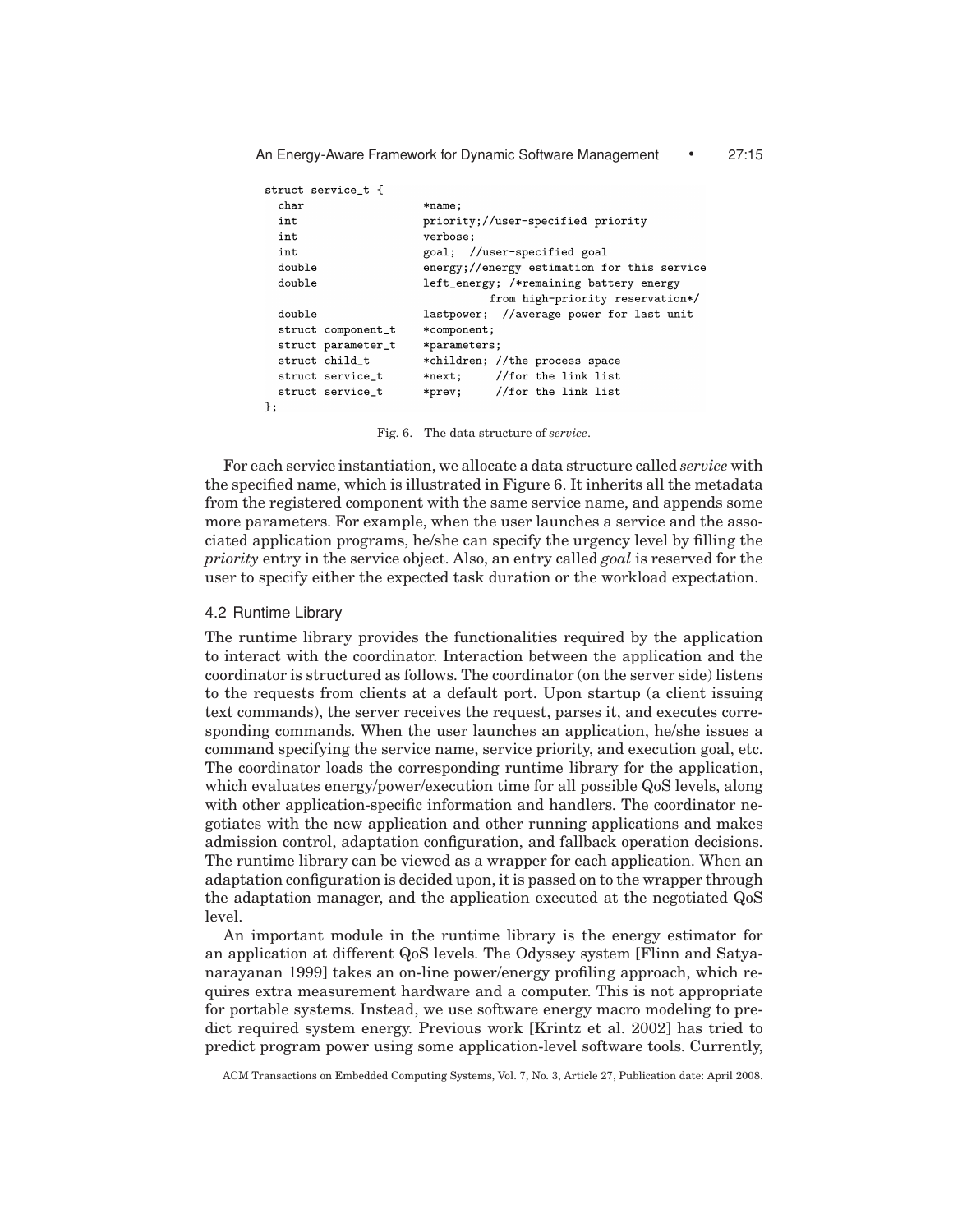#### 27:16 • Y. Fei et al.

we embed an application-specific energy estimation module in the runtime library. Based on the prebuilt energy macromodel, the application inputs, and other specific information, energy prediction is performed for all the QoS levels and used by the coordinator to make a decision. We briefly describe the energy macromodel for each application—video player *mpeg player*, voice-over-IP *RAT*, and speech recognizer *DNN*.

4.2.1 *Energy Macromodel for the Video Player.* An MPEG-1 video stream consists of three frame types: *I frame* (intracoded), *P frame* (predictive-coded), and *B frame* (bidirectional-coded). The video stream is played at a fixed frame rate. In each frame period (inverse of the frame rate), a frame is decoded and displayed on the screen (note that the decoded frame and the displayed one may not be the same). It takes several steps to process each frame: *parsing*, *inverse discrete cosine transformation* (IDCT), *reconstruction*, and *dithering* [Mitchell et al. 1996]. Among these steps, the first three are CPU intensive and frametype dependent (each frame type requires a different type of processing) and can be grouped as a *decode* step, while the *dithering* step is memory intensive (requires data movement between the processed video stream and the display frame buffer) and frame independent (i.e., it is independent of the frame type). Thus, we can divide the frame period into several functional processes: decode, dither, display, and idle. Hence, the energy consumption of the video player can be obtained from Equation (1).

$$
E = \sum_{i=1}^{n} (P_{decode} \cdot T_{decode,i} + P_{dither} \cdot T_{dither,i} + P_{display} \cdot T_{display,i} + P_{idle} \cdot T_{idle,i})
$$
\n(1)

where *n* denotes the total number of the frames in the stream, *Pdecode*, *Pdither*, *Pdisplay*, and *Pidle* represent the average power consumption for each step, and *Tdecode*,*i*, *Tdither*,*i*, *Tdisplay*,*i*, and *Tidle*,*<sup>i</sup>* represent the time spent in each step in frame *i*, respectively. The sum of execution times for each step in a frame period, *Tperiod*, satisfies the relationship in Equation (2).

$$
T_{period} = T_{decode,i} + T_{dither,i} + T_{display,i} + T_{idle,i}
$$
\n(2)

We first need to characterize the energy macromodel for the video player. The standard regression analysis method is adopted for this purpose. We ran a set of test programs, measured the total energy consumption and execution time for each step, and calculated the average power consumption coefficients, such as *Pdecode*, *Pdither*, *Pdisplay*, and *Pidle*. Note that for this application, we tune the software knob corresponding to dithering. Therefore, we obtain a vector for *Pdither* with four different values for the *color, gray, monochrome*, and *threshold* modes. Similarly, we also obtained a vector with twelve values for frame typedependent *Pdecode* and *Pdisplay*, respectively.

When using the energy macromodel for each application mode, we need to estimate the execution times  $T_{decode}$ ,  $T_{dither}$ ,  $T_{display}$ , and  $T_{idle}$ , in each frame. The only available input is the video clip. A software package that comes with this application, *mpeg play*, contains a module called *mpeg stat*, which can extract some statistical information for the video, such as the frame rate, encoding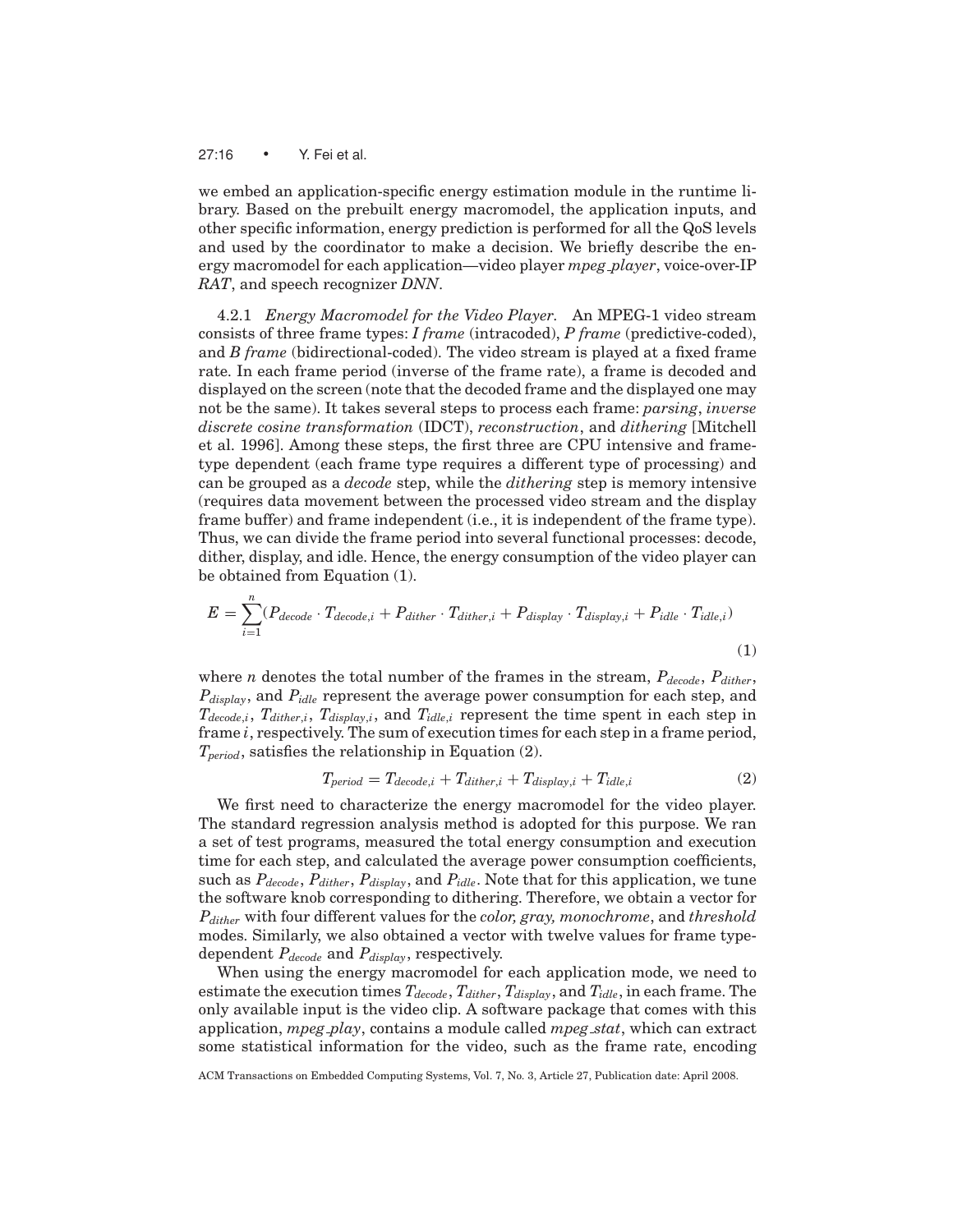

Fig. 7. Accuracy evaluation of energy macromodels for different QoS levels.

resolution (in pixels), frame structure, type, and size (in bytes) of each frame, etc. We derived relationships between the processing time and video characteristics for each processing step. It has been shown in a prediction model [Bavier et al. 1998] that the decoding time of each frame is linearly dependent on the frame size:

$$
T_{decode,i} = \alpha_{j_i,k} + \beta_{j_i,k} \times X_i
$$
\n(3)

where  $X_i$  is the frame size in bytes,  $j_i$  denotes the type of frame (I/P/B) of frame *i*, *k* represents the type of dithering method taken, and  $\alpha_{j_i,k}$  and  $\beta_{j_i,k}$  are constants. The dithering time and display time are linearly dependent on the frame resolution and independent of frame size and type. Equations (5) and (5) show this relationship.

$$
T_{dither,i} = \zeta_k + \eta_k \times W \times H \tag{4}
$$

$$
T_{display,i} = \mu_k + \nu_k \times W \times H \tag{5}
$$

where *W* is the horizontal size of a frame in pixels, *H* is the vertical size, and  $\zeta_k$ ,  $\eta_k$ ,  $\mu_k$ , and  $\nu_k$  are constants dependent on the dithering method.

For each frame, the idle synchronization time can be calculated from Equation (2). For some mobile computer systems, the calculated idle time may be less than zero, which shows that the computer does not have enough computing capability to run the video at the given frame rate.

The impact of our energy macromodel and execution-time estimation techniques is shown for two video clips, each with four dithering methods (Figure 7). In this figure, the absolute energy estimation error is plotted for different dithering modes. The error is calculated with respect to measured results on an iPAQ. The overall error is under 12% with the average error being 7.6%, which is acceptable for on-line application adaptation.

4.2.2 *Energy Estimation for* RAT*.* We use a similar procedure to estimate energy consumption for a voice-over-IP application, *RAT* [RAT]. The application can execute under different audio quality settings, which contains a set of

ACM Transactions on Embedded Computing Systems, Vol. 7, No. 3, Article 27, Publication date: April 2008.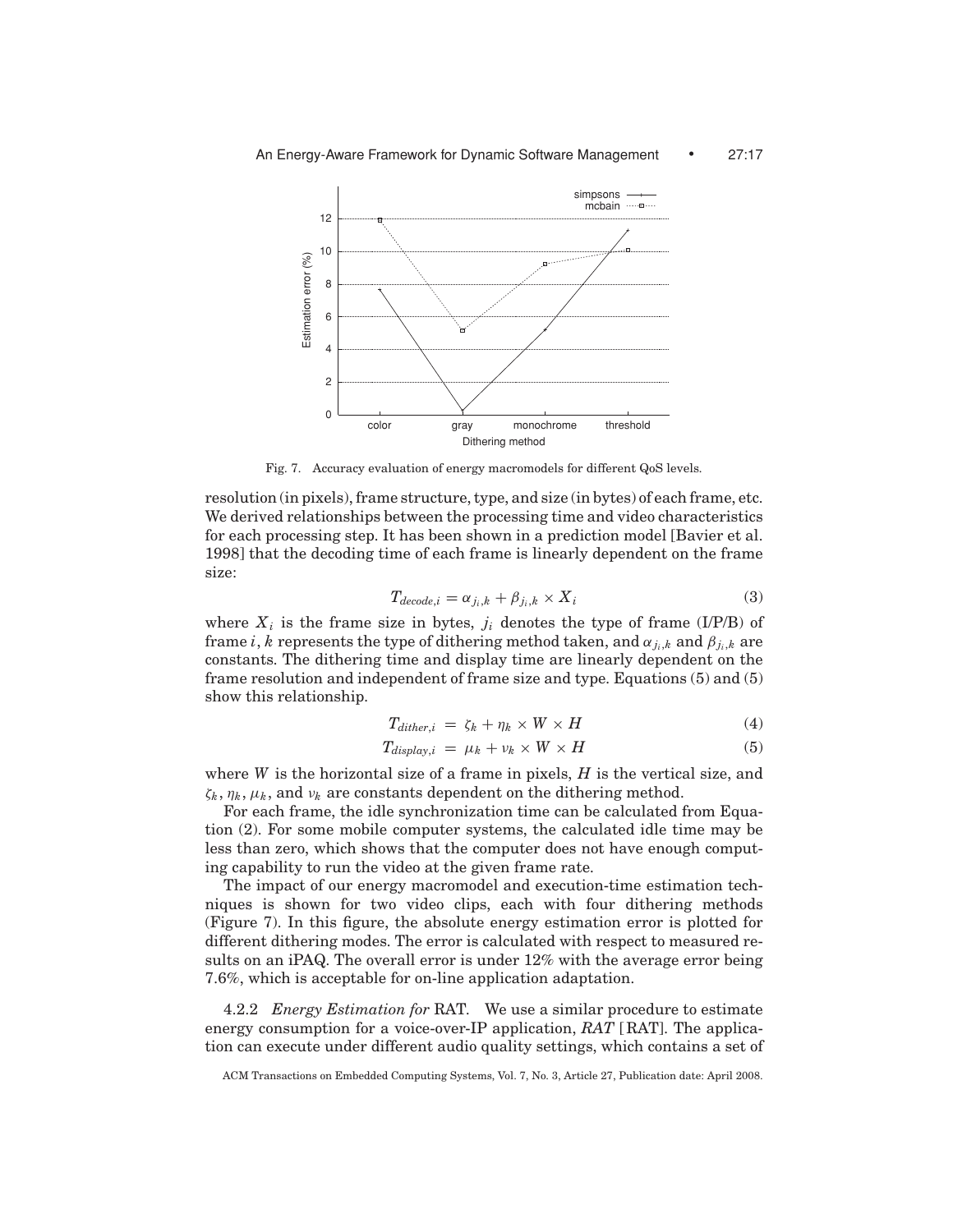27:18 • Y. Fei et al.



Fig. 8. Variation of power for different states.

parameters, such as mono or stereo channels, audio sample rate, received sample conversion quality, audio encoding algorithms, channel transmission encoding algorithms, etc. These parameters and their corresponding values compose the QoS space for *RAT*. For different QoS points, there are different active sending and receiving power consumptions.

Note that *RAT* is a real-time interactive system and there also exists idle time between sending and receiving audio. Thus, we need to consider the idle power as well. If a user specifies the duration goal for the conversation, two time values are considered: total duration and an approximate conversation time (assuming the sending and receiving times are equal). The energy macromodel is as shown in Equation (6).

$$
E = P_{send} \cdot T_{send} + P_{receive} \cdot T_{receive} + P_{idle} \cdot T_{idle}
$$
 (6)

Figure 8 shows the average power measurement on the iPAQ for sending audio, when running *RAT*, under different settings and QoS levels. *Idle* represents the wireless card-on state, with *RAT* not running; *Active* is the state after launching *RAT*, but without audio communication. The other four states indicate different sampling rates and channel options. For example, *Mono16* uses a mono channel at a sampling rate of 16 KHz, while *Stereo48* uses a stereo channel at a sampling rate of 48 KHz. We observe that power consumption is more sensitive to the sampling rate than the channel option. The power differences among the states can be exploited for energy saving by choosing a lower sampling rate.

4.2.3 *Energy Estimation for the Speech Recognizer.* The dynamic neural network based speech recognizer, DNN [Zhong et al. 1999], is an application with rich configurations (adaptation opportunities) for the neural network. It contains two integrated parts: training and recognition. At the front end, a set of speech utterances is used to extract speech features for training proposes, and the neural network parameters are stored in a file. At the back end, when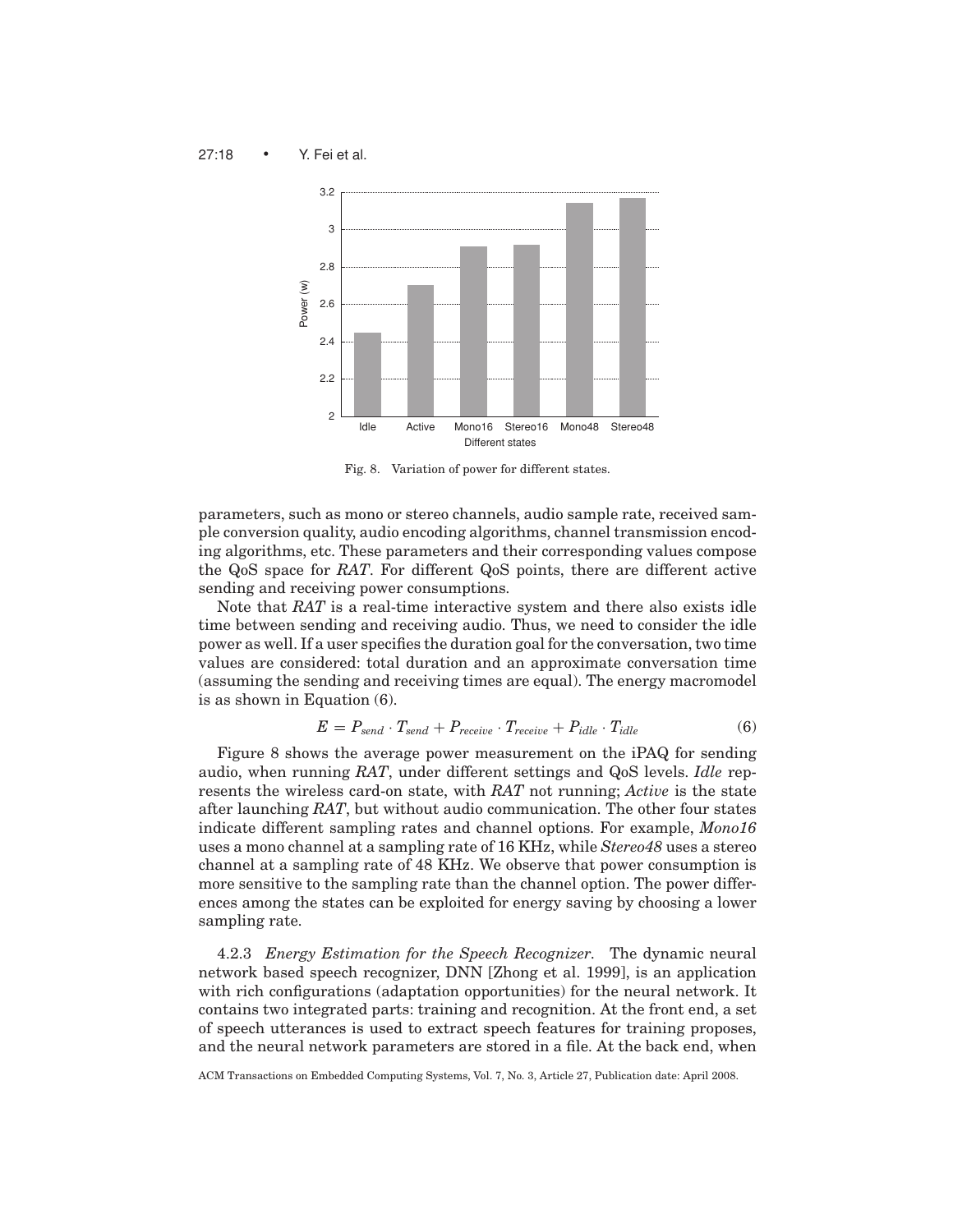

Fig. 9. Variation of recognition time/quality for different parameter values.

a new utterance is provided as input, the recognizer loads the neural network parameters and outputs the recognized text for this utterance.

There are a number of tunable parameters for the neural network structure, such as the time window size for the hidden layer, size of the input feature window, number of hidden layers, etc. Figure 9 shows the impact of one tunable parameter, number of hidden layers, on the recognition time. It shows a linear relationship: with an increase in the number of hidden layers, the recognition time, and corresponding energy (power remains roughly constant) increase. Meanwhile, increasing the number of hidden layers also improves the speech recognition accuracy, i.e., QoS level.

# 5. EVALUATION OF THE COORDINATION FRAMEWORK AND TASK-ORIENTED SOFTWARE MANAGEMENT

In this section, we establish the efficacy of our framework in meeting required goals and increasing system energy efficiency. We first discuss the experimental setup and then present the experimental results.

## 5.1 Experimental Setup

To validate our goal-directed application adaptation framework, we used the three applications described in Section 4. However, for brevity, we describe the experimental setup using the video player application. We evaluated our framework for 24 video clips and used each complete video clip as an adaptation block. QoS adaptation is achieved through a change in the dithering mode. We used an iPAQ HP H3870 (with Intel StrongARM microprocessor SA-1110 at 206 MHz, 64-MB DRAM and 32-MB flash), running under Familiar Linux, as our evaluation platform. The iPAQ H3870 can use AC or DC power. The battery that supplies the latter is the Danionics lithium-ion polymer battery (#DLP 345794). Its capacity is 1400 mAH, and its voltage range is specified as 3.7 to 4.3 V. For our experiment, we used an initial energy value of 2876 J. As an illustrative example, for a particular video clip (*simpsons*), the battery lasts 22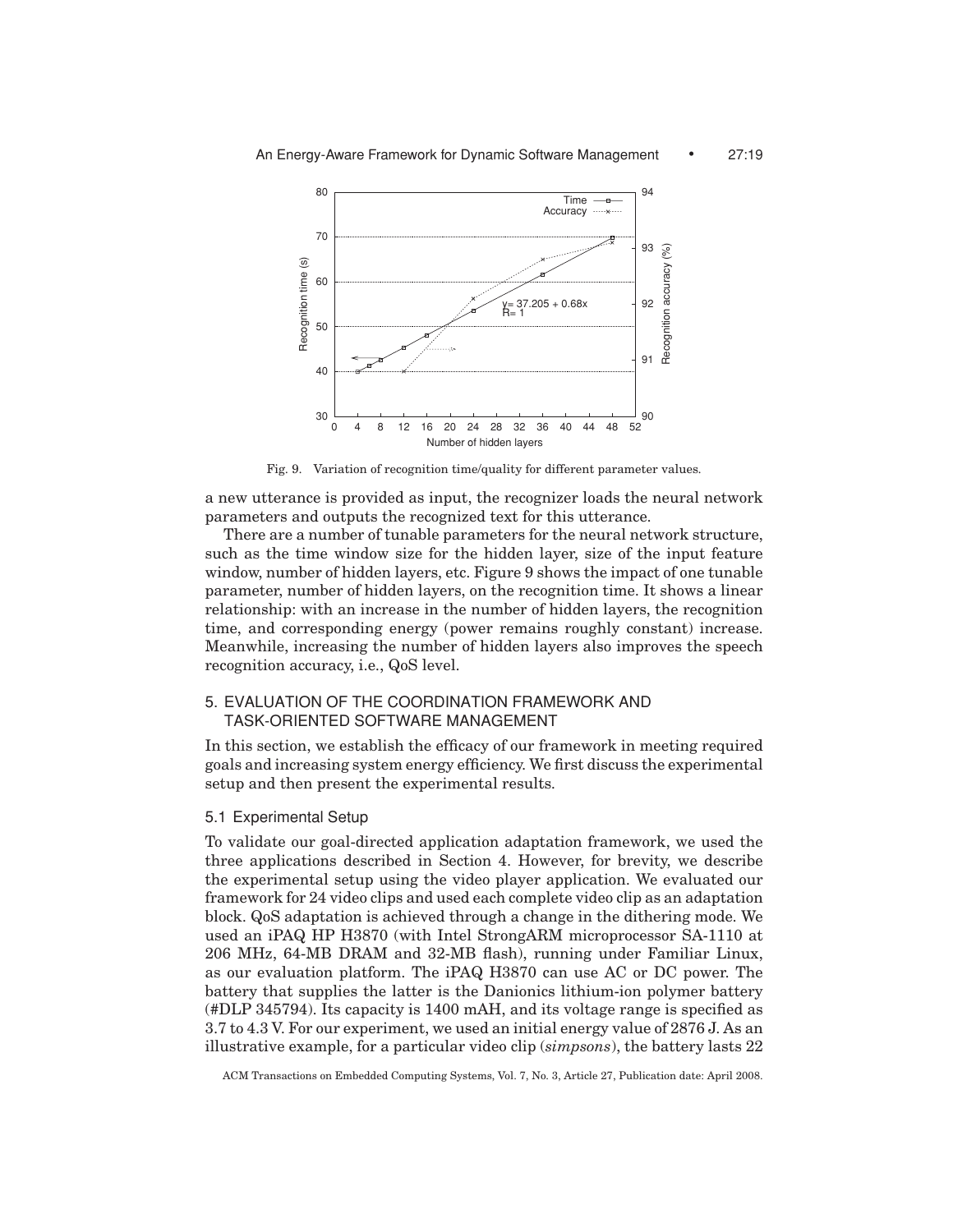27:20 • Y. Fei et al.



Fig. 10. Power measurement setup.

iterations, when the video player is at the highest QoS level, and 32 iterations at the lowest QoS level. This represents a 45.5% extension in battery lifetime. We selected a small initial energy value for experimental convenience. When extrapolated to the full capacity of the battery, we can run 179 iterations at the highest QoS level and 261 iterations at the lowest QoS level.

Since the current advanced power management interface in Familiar Linux can report residual battery capacity only at a very coarse-grained level (the basic unit is 1%), we used an external power supply with the battery removed to obtain the system energy dissipation (note that this measurement is done only for validation purposes, the framework actually uses the software energy macromodels described earlier for demand prediction).

For our experiments, we built a power measurement setup, as illustrated in Figure 10. The measurement setup consists of a host computer running certain data acquisition software such as Excel with Agilent IntuiLink tool bar add-in for multimeters [Agilent], an IEEE488 GPIB PCI card for high-speed data acquisition installed into the host machine, a GPIB cable connecting the measurement instrument, an Agilent 34401A digital multimeter to the card, iPAQ H3870, a small series resistor  $(R_s < 100 \text{ m}\Omega)$ , and the DC power supply (5 V).

By this approach [Farkas et al. 2000], what we measure directly is the voltage across the sense resistor *Rs*, which is connected in series with the DC power supply. The current consumption of the iPAQ system can then be computed by dividing the voltage drop across the series resistor by the resistance value. The resistance value is sufficiently small that it can be considered nonintrusive, i.e., the voltage drop on the iPAQ is approximately equal to the supply voltage ( $V_{dd} = 5$  V). Thus, the instantaneous power consumption of the iPAQ is:

$$
P_s(t) = V_{dd} * \frac{V_s(t)}{R_s} \tag{7}
$$

The data-acquisition software, IntuiLink, adds a tool bar to Excel. After configurations on the GPIB card and multimeter, each voltage value measured by the multimeter is automatically logged into a spreadsheet. The GPIB card enables the sampling rate of measurement to be as high as 1000 samples per second. The add-in of Excel offers a sample rate around 12/s. After measurement data are collected for a software program, we get the system power profile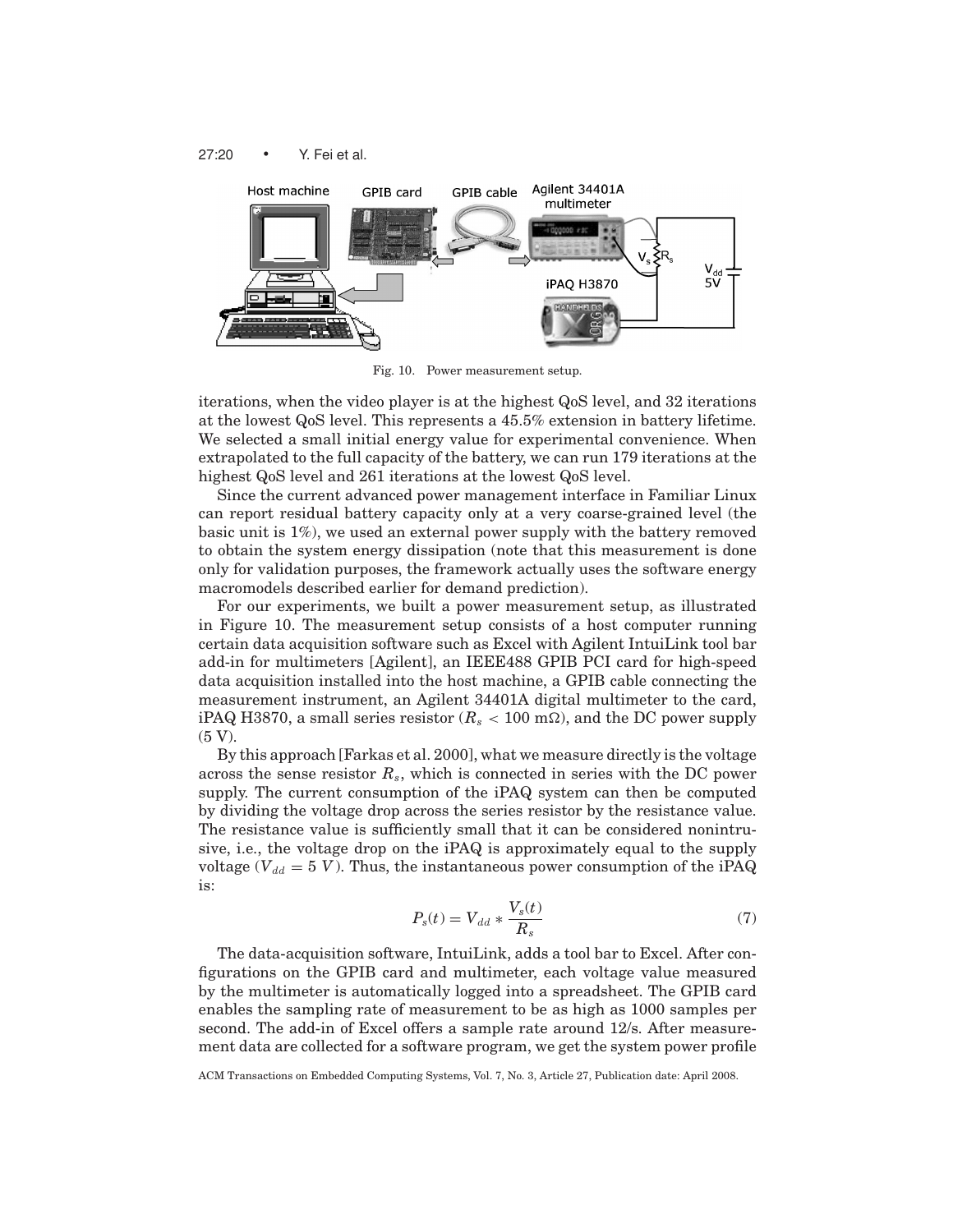of the program running on the iPAQ. We identify the starting point  $(T_1)$  and finishing point  $(T_2)$  of each program, and integrate the power consumption over the execution time. Thus, the energy consumption value of the software program is obtained, as shown in Equation (8). We can also sample the power value points and the energy dissipation rate profile is drawn.

$$
E_s(t) = \int_{T_1}^{T_2} P_s(t)dt
$$
  
= 
$$
\sum_{i=0}^{n-1} P_s(t_i) * (t_{i+1} - t_i)
$$
 (8)

where  $t_0 = T_1$  and  $t_n = T_2$  represent the starting and the finishing point of the software program, respectively.

To evaluate our coordination framework, we designed several scenarios with a new application joining the system that contains other concurrently running applications. The priority of the new application and other existing applications determines their coordination policy. The results are described next.

## 5.2 Experimental Results

In this section, we first present the experimental results on adaptation of single applications, then we evaluate the coordination framework.

5.2.1 *Adaptation of Single Applications.* In our framework, when issuing a service command, the user should provide the execution goal together with the service name, and other service-specific parameters. For example, the typical video player service command looks like "service name=video goal=1400 priority=0 filelist=/home/user/playlist." Here service refers to command type, name indicates which service to call (the eligible service must be in the registry), goal specifies the expected duration in seconds, and priority, the urgency level. The *mpeg player* also needs the list of video files, which contains the number of tasks *n*. Each user represents a client. The command is issued by user in a text message and passed to the *server* side through the client–server interface. When the *server* receives a command, it first parses the command. If it is a service request, the coordinator on the server side determines the application configuration (QoS level) and delivers it to the application.

Figure 11 shows the detailed result of an experiment with the goal set to 1400 s and for executing 24 video clips.<sup>2</sup> The *measured* line in Figure 11a shows how the battery energy supply changes over time, i.e., the energy-dissipation rate of *mpeg player*. The *Expected* line connects the user-specified duration goal point (1400,0) on the *x* axis and the initial energy point (0, 2876) on the *y* axis. It represents the expected battery energy-dissipation rate to meet the duration goal. We can see that the measured line tracks the expected line very well and the goal is met with a battery residual energy of 42.7 J, which is only 1.5% of the initial energy. It shows that our DSOM framework is not conservative at all

<sup>&</sup>lt;sup>2</sup>Note in our experiments, the battery is removed from the PDA, the initial battery energy is set to a fixed value in the DSOM framework and we measure the energy-dissipation rate.

ACM Transactions on Embedded Computing Systems, Vol. 7, No. 3, Article 27, Publication date: April 2008.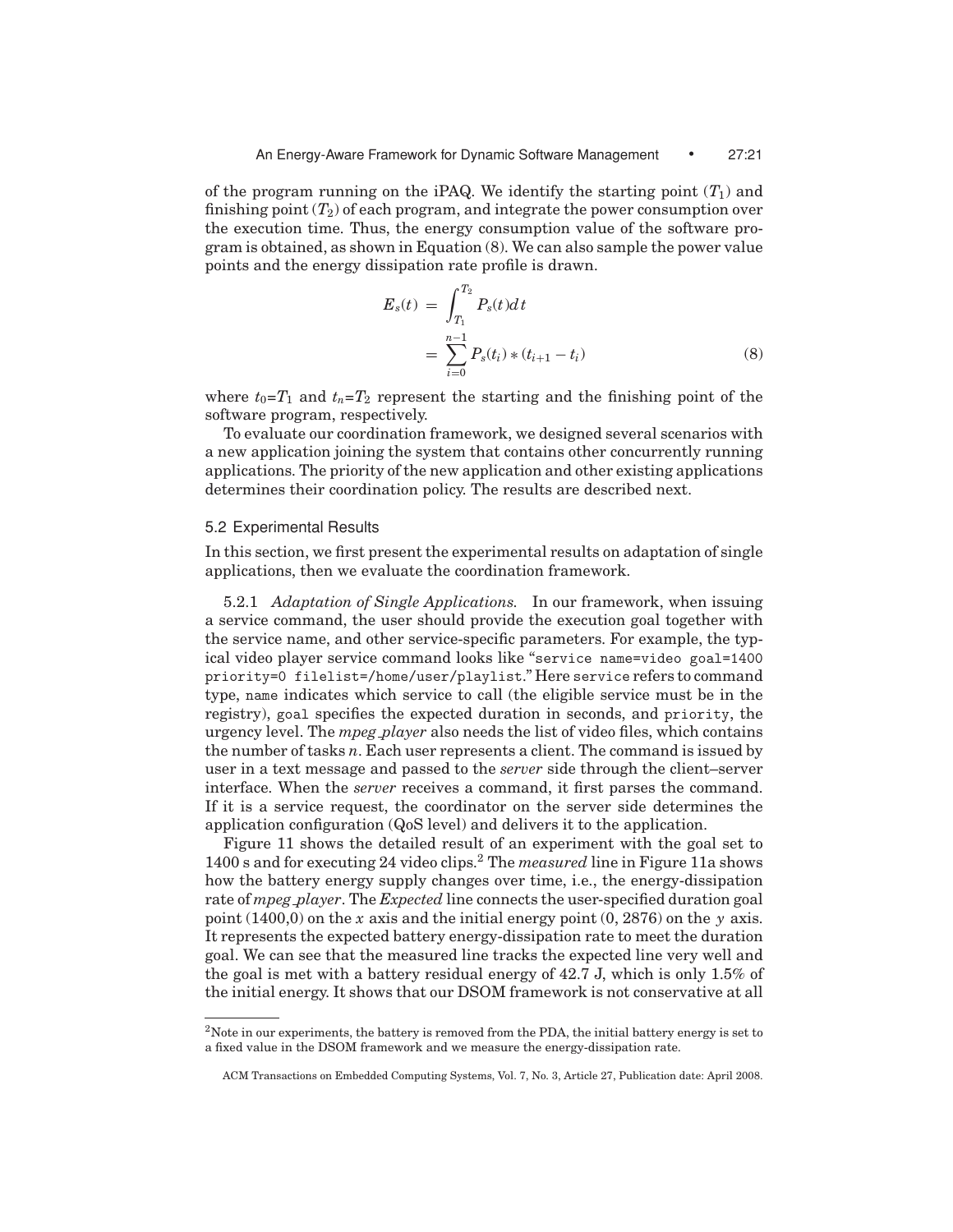27:22 • Y. Fei et al.



Fig. 11. Application adaptation of the video player.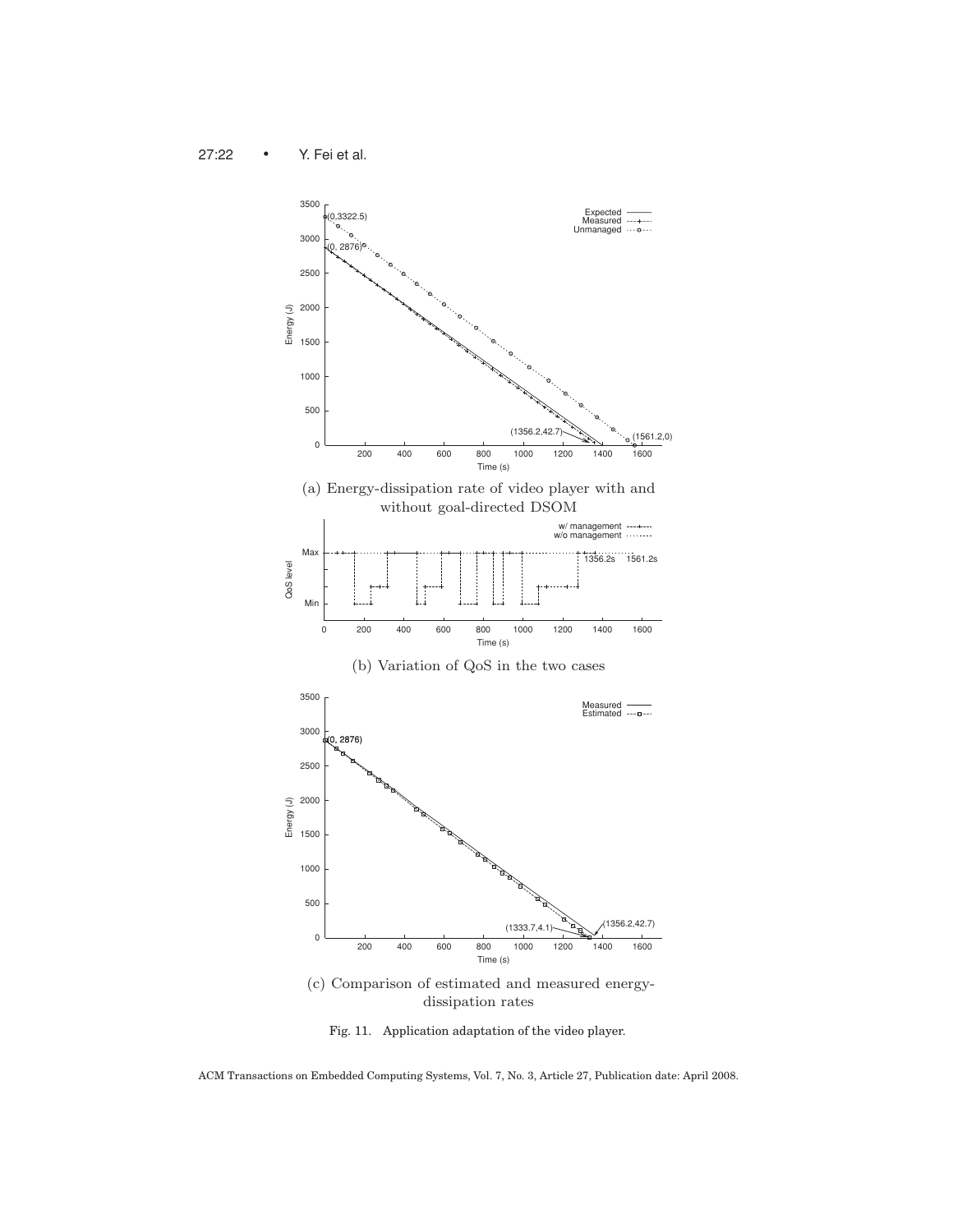| Applications   | Tunable         | Resource      | Range of          | Possible             |
|----------------|-----------------|---------------|-------------------|----------------------|
|                | parameter       |               | variation         | energy saving $(\%)$ |
| Unsynchronized | Dithering       | CPU time      | $1.34 - 24.93$ ms |                      |
| video player   | mode            | for dithering |                   | 30.2                 |
|                |                 | Power         | $1.5 - 3.6$ W     |                      |
| Speech         | Number of       | CPU time for  | $39.92 - 69.81$ s | 54.1                 |
| recognizer     | hidden layers   | recognition   |                   |                      |
| Voice-over-IP  | Sampling rate   | Power         | $2.90 - 3.21$ W   | 9.1                  |
|                | of audio device |               |                   |                      |

Table I. Knobs and Effects of Application Adaptation

for this case. The third line, *Unmanaged*, represents the energy-consumption rate without DSOM. It starts from another initial energy value (3322.5 J) and drains the battery when finished. It can be seen that, in this case, the system needs an extra 446.5 J (15.5% of original battery residual energy 2876 J) of energy to finish the task in 1561.2 s. Thus, without DSOM, the goal cannot be satisfied.

Figure 11b shows how the software application adapts with and without software management during execution. We consider four different QoS levels, based on the dithering mode, as described earlier. Different video clips, even at the same QoS level, may have different average power. Hence, we see very frequent adaptation of the video player for clips from line w/ management. In general, adaptations of separate adaptation blocks are independent of each other. Thus, the user is not likely to be annoyed by the changes. The other line w/o management shows that the application keeps running at the highest QoS level, however, it takes longer to finish the list of tasks. We can conclude that the video player that we are using is unsynchronized.

To evaluate the accuracy of our energy macromodel, we compared the estimated and measured energy dissipation rates in Figure 11c. Our energy macromodel predicts that the total energy consumption is 2871.9 J and the video player runs for 1333.7 s. The estimation is very accurate, with the error in total energy consumption being only 1.4% and the error in total execution time only 1.7%.

We performed similar experiments on the other two applications—speech recognizer and voice-over-IP. Table I shows the tunable parameter we selected for each application, the resource that changed under different modes, the range of resource variation, and the possible energy saving for the same task from the highest to the lowest QoS level. Note that the adaptation policy and goal for each application differ slightly according to the associated variable resource. For the voice-over-IP application, *RAT*, the goal is set to the expected conversation time. Under the constraint of battery residual energy, we configure the appropriate running environment for *RAT*, and launch it with the corresponding audio device sampling rate. We have trained the speech recognizer with different numbers of network layers and stored the network parameters into different dictionary files. For the same set of utterances, the recognition time is shortened greatly by using a smaller dictionary corresponding to fewer network layers. Thus, the energy consumption is reduced greatly and the recognition rate is increased. Our experimental results show that the applications can meet their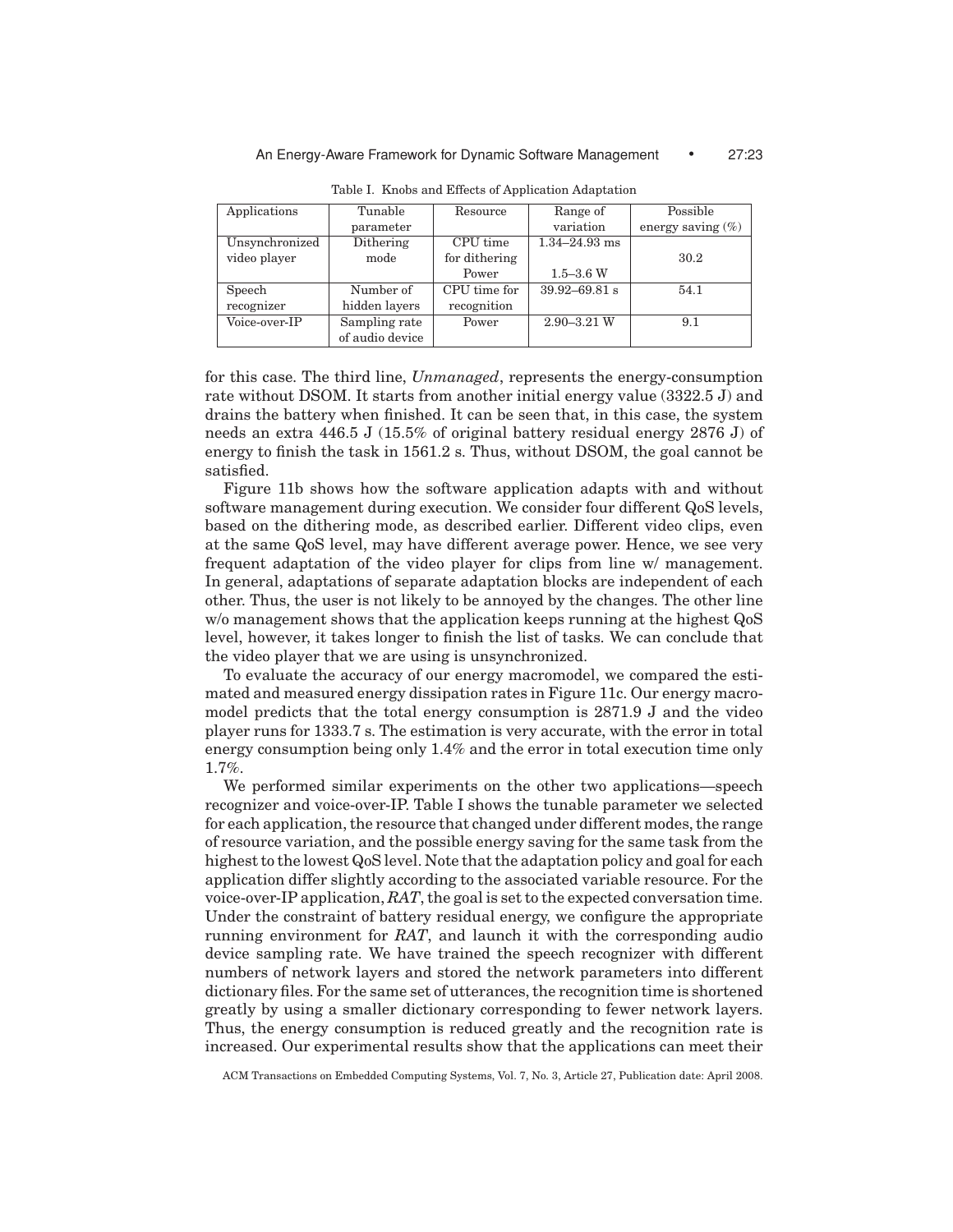#### 27:24 • Y. Fei et al.

user-specified goal only with goal-directed DSOM, and the battery utilization can be improved greatly.

5.2.2 *Coordination among Multiple Applications.* We performed another set of experiments to evaluate the efficacy of coordination among multiple applications. In our experiments, we turn off the iPAQ backlight, thus, the base idle energy consumption of the system is a very small portion of the overall application energy consumption. Therefore, we assume that the energy expended to run two applications concurrently is equivalent to the sum of the energy expended to sequentially run the applications.

The coordinator acts as a user-level coarse-grained scheduler. It is energyaware and enables multiple applications to run efficiently. It favors urgent applications and prevents other low-priority applications from competing. We perform two case studies to evaluate the efficacy of the coordinator.

I. *Case study of a high-priority application joining the system with a lowpriority application.* We first consider the following scenario. The user is watching a video clip using the video player, which is a low-priority service. In the middle, an urgent request comes for recognizing a set of speech utterances. Figure 12 shows the experimental result under this scenario with system coordination. Figure 12a shows the energy-dissipation rate. The starting and finishing time points for the speech recognizer are also marked on the figure. We can see from Figure 12b that the existing low-priority video player yields to the new high-priority speech recognizer when the latter arrives at time 64.9 s. Figure 12c shows that with coordination, the speech recognizer can finish under the battery energy constraint. The video clip is not able to finish, even though the video player resumes execution when the speech recognizer finishes. We guarantee the execution of the more urgent application first.

If there is no coordination, multiple applications simultaneously compete for the battery. Figure 13 represents the experimental results in this case. Figure 13a shows the energy-dissipation rate and the starting point for the speech recognizer. Because of competition from the existing video player application, the speech recognizer does not finish, as shown in Figure 13c, neither does the video player. We also notice that without coordination, the battery drains faster, even though it starts with the same residual battery energy.

II. *Case study of a low-priority application joining the system with a highpriority application.* We performed another similar experiment in which the existing video player application is of high priority while the newly joining speech recognizer is of low priority. When the speech recognizer joins the system, the system knows the currently running QoS level of the video player and its estimated energy from the energy macromodel. With coordination, the system reserves the energy for the video player, thus executing the speech recognizer at the fourth QoS level instead of first (the highest). Both the video player and speech recognizer complete their execution. Figure 14 shows the experimental results under this scenario. Figure 14a presents the energydissipation rate. It shows that both the applications finish executing within the battery energy constraint. Figure 14b indicates that execution of the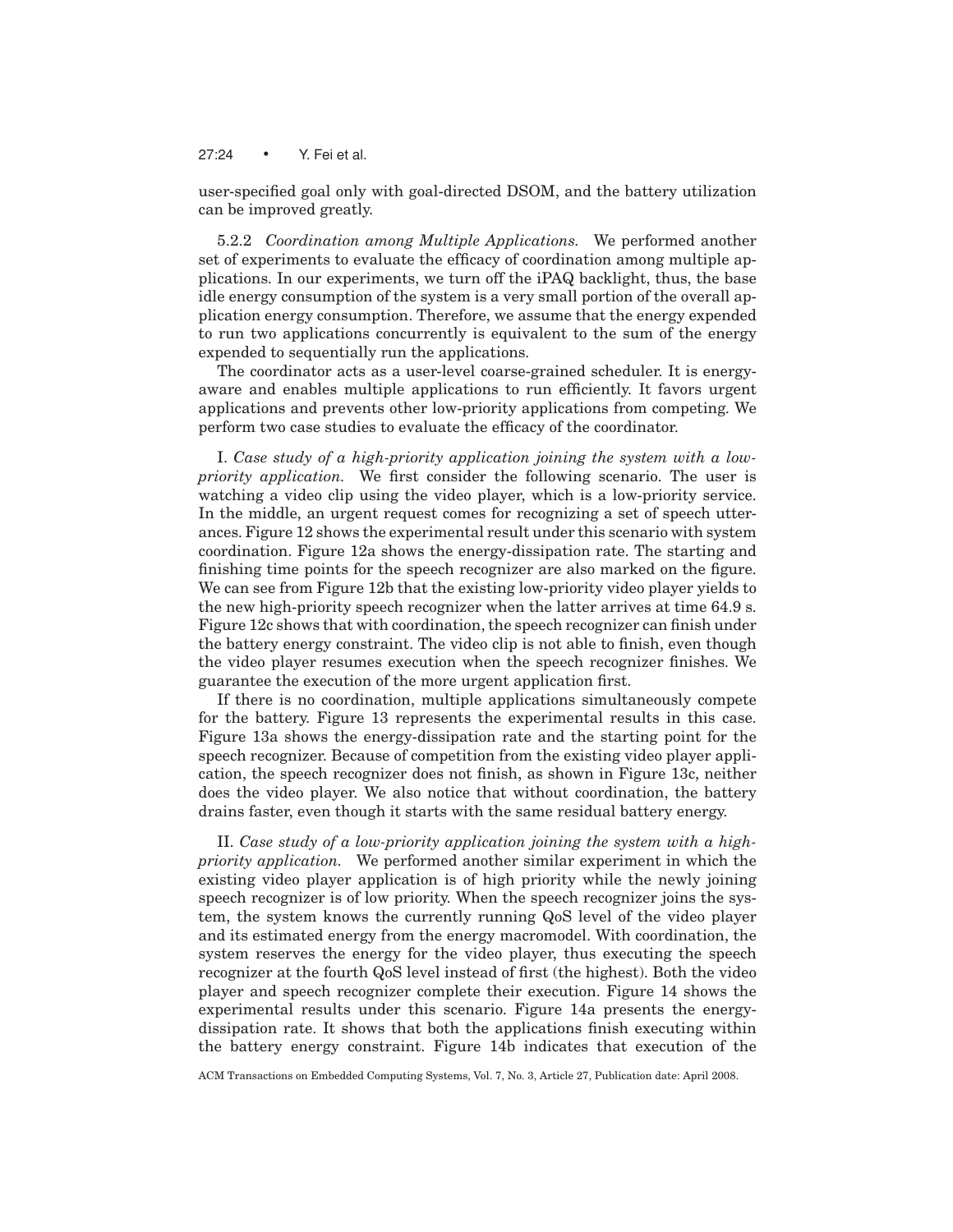

application

Fig. 12. System coordination when a high-priority application joins the system.

existing high-priority application is not affected by the joining of the lowpriority application. Figure 14c shows that the newly joining application will run at the minimum QoS level, since it needs to yield resources for the already existing high-priority applications.

Without coordination, the speech recognizer checks the residual battery energy and views itself as the only one that is using the battery. Thus, it is executed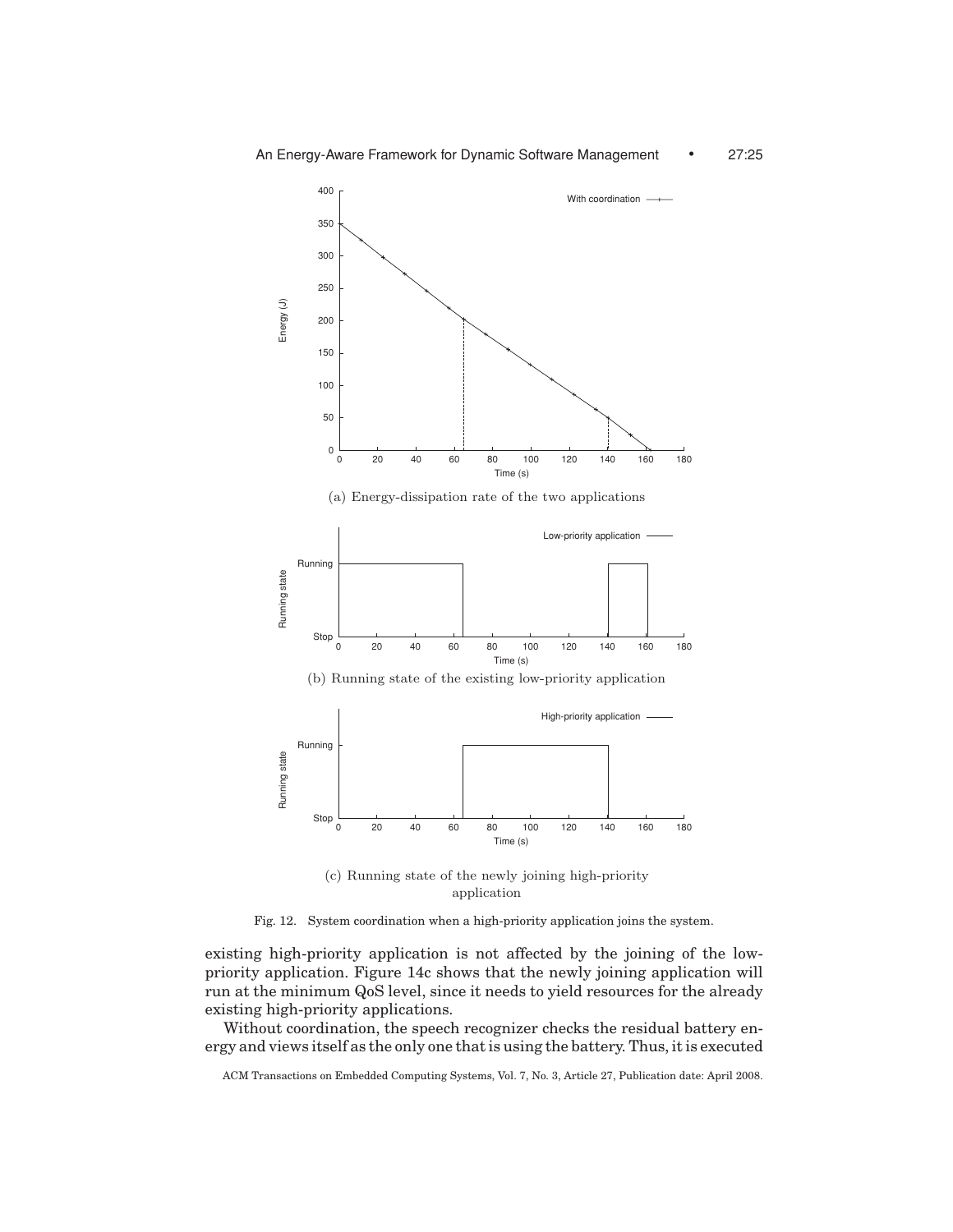27:26 • Y. Fei et al.



(a) Energy-dissipation rate of the two applications



(b) Running state of the existing low-priority application



(c) Running state of the newly joining high-priority application

Fig. 13. The case of a high-priority application joining the system without coordination.

at the highest QoS level, and competes more avariciously with the high-priority application for the battery. Consequently, the battery drains faster and neither of the two applications finishes execution. Figure 15 represents the experimental results in this case. Figure 15a shows the energy-dissipation rate and the starting point for the speech recognizer. Figure 15b shows the execution state of the already existing high-priority application video player. Figure 15c shows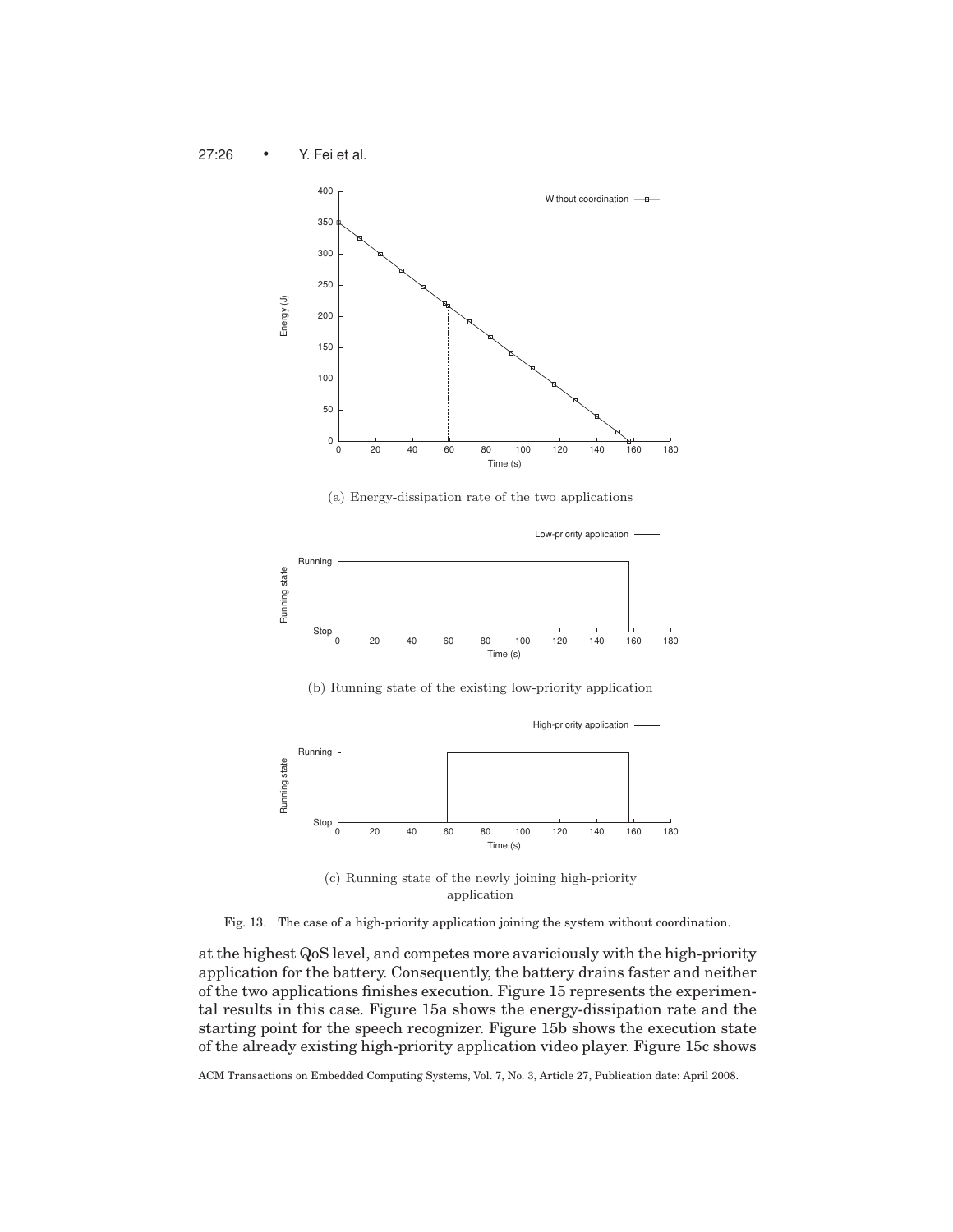

(a) Energy-dissipation rate of the two applications



(b) Running state of the existing high-priority application



(c) Running state of the newly joining low-priority application

Fig. 14. System coordination when a low-priority application joins the system.

that the newly joining application of speech recognizer executes at the highest QoS level.

These experiments show the necessity and efficacy of both coordination among multiple applications and adaptation for each single application for mobile computers.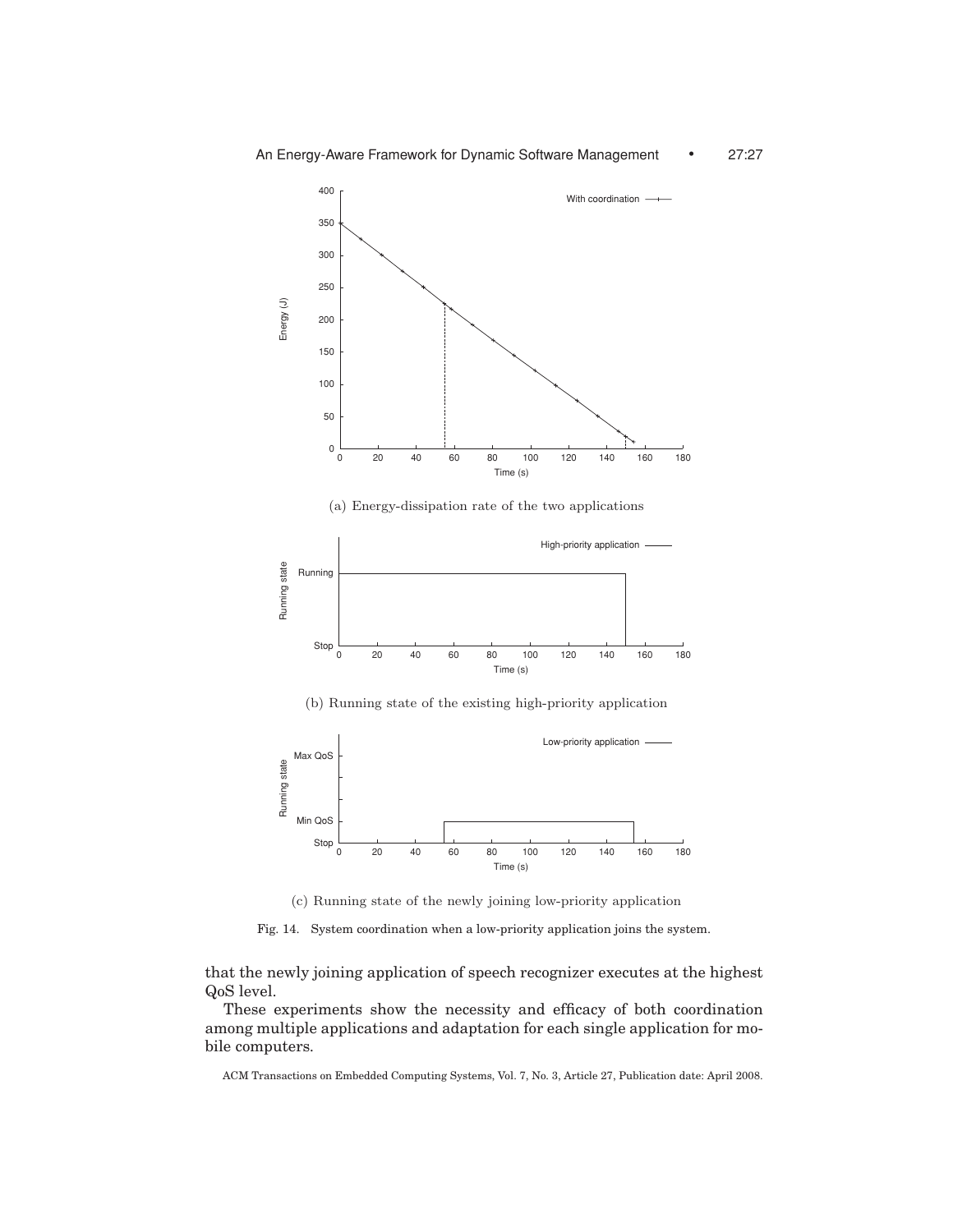27:28 • Y. Fei et al.



(a) Energy-dissipation rate of the two applications



(b) Running state of the existing high-priority application



(c) Running state of the newly joining low-priority application

Fig. 15. The case of a low-priority application joining the system without coordination.

# 6. CONCLUSIONS

We have proposed and implemented a DSOM framework, which not only meets user-specified goals under battery energy constraints, but also abides by the user's intention through the use of a user-specified priority. It is implemented in the user space, with no changes needed in the underlying OS. It is also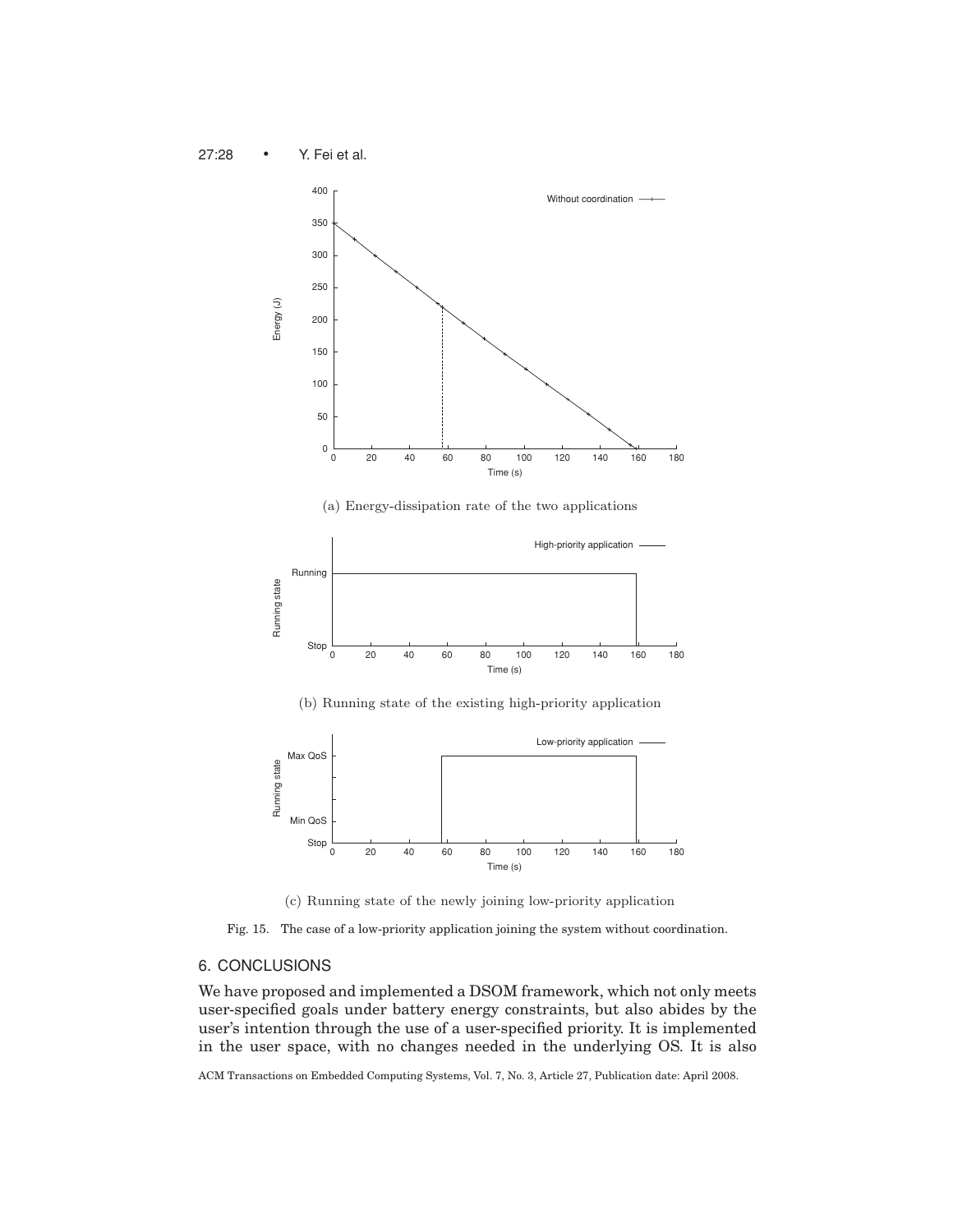portable to any OS and mobile platform that is POSIX-compliant. It increases the energy efficiency of the mobile computer system at the expense of acceptable QoS degradation. It is complementary to other low-level energy efficiency techniques (such as those at the OS and compiler levels, and DVFS, etc.), and exploits the new concept of software low-power modes.

Our framework does have several limitations that inspire future research work. It relies greatly on the application being adaptable. In practice, however, we found many mobile applications have adaptable features, including the mobile applications used in the article and other nonmultimedia applications, e.g., a web browser. In the future, adaptability could be built into the application to further exploit our framework. Currently, for each adaptable application, we need to derive the energy macromodel offline and embed the model in its associated runtime library. Developing a unified low-level device-based or architecture parameter-based energy macromodel will be a near future research work. Future work will also focus on cross-layer adaptation, which will exploit DVFS for each low-power mode as well, that is, both *the resource demand and supply can be scaled in an interdependent manner*. For example, under different dithering methods, the dithering time may vary and create different slacks in a frame period, so that different frequencies/voltages can be used for the same video clip under different modes. In such a case, the framework may be able to direct application-specified information to the underlying OS and platform for further energy savings.

## ACKNOWLEDGMENTS

The authors would like to thank Dr. Johan Pouwelse from Delft University of Technology, The Netherlands, for his kind offer of the source code for the client–server communication mechanism.

#### **REFERENCES**

Agilent. Agilent IntuiLink software. http://www.testequipmentdepot.com/hp/IntuiLinkSoft-ware. htm.

- BAVIER, A., MONTZ, A., AND PETERSON, L. 1998. Predicting MPEG execution times. In *Proceedings of the International Conference on Measurement & Modeling of Computer Systems*. 131–140.
- BENINI, L., KANDEMIR, M., AND RAMANUJAM, J., Eds. 2003. *Compilers and Operating Systems for Low Power*. Kluwer Academic Publ., Norwell, MA.
- BHARGHAVAN, V. AND GUPTA, V. 1997. A framework for application adaptation in mobile computing environments. In *Proceedings of the Computer Software & Application Conference*. 573–579.
- CHAKRABORTY, S. AND YAU, D. K. Y. 2002. Predicting energy consumption of MPEG video playback on handhelds. In *Proceedings of the International Conference Multimedia & Expo*. 317–320.
- CHANDRAKASAN, A. P., BOWHILL, W. J., AND FOX, F. 2000. *Design of High-Performance Microprocessor Circuits*. Wiley-IEEE Press, New York.
- CHANG, F. AND KARAMCHETI, V. 2001. A framework for automatic adaptation of tunable distributed applications. *Cluster Comput. 4,* 1 (May), 49–62.
- CHOI, I., SHIM, H., AND CHANG, N. 2002. Low-power color TFT LCD display for handheld embedded systems. In *Proceedings of the International Symposium on Low Power Electronics & Design*. 112–117.
- DE LARA, E., WALLACH, D. S., AND ZWAENEPOL, W. 2001. Puppeteer: Component-based adaptation for mobile computing. In *Proceedings of the USENIX Symposium on Internet Technologies & Systems*. 159–170.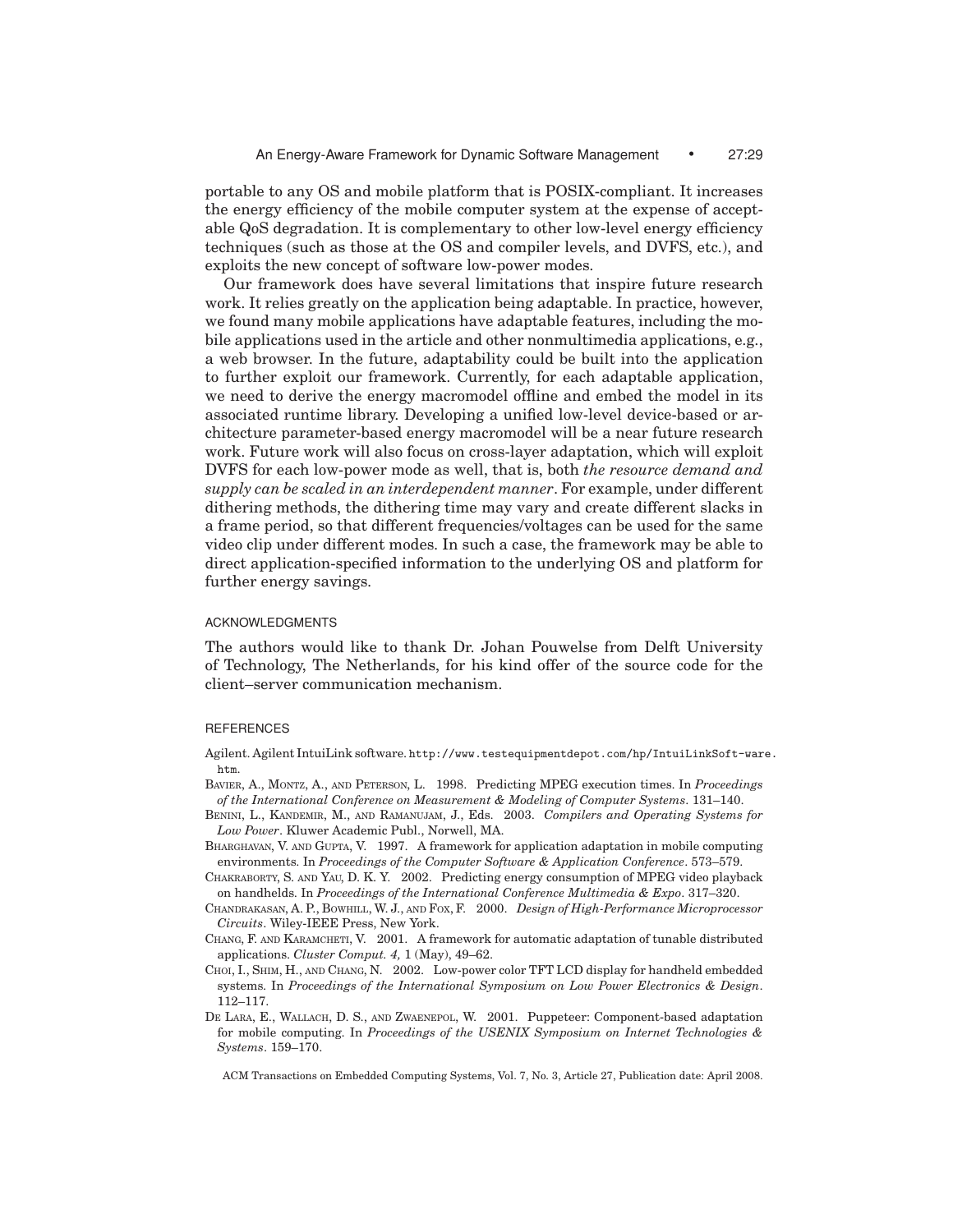#### 27:30 • Y. Fei et al.

- DELALUZ, V., KANDEMIR, M., VIJAYKRISHNAN, N., SIVASUBRAMANIAM, A., AND IRWIN, M. J. 2001. Memory energy management using software and hardware directed power mode control. In *Proceedings of the International Symposium on High Performance Computer Architecture*. 159– 169.
- EFSTRATIOU, C., FRIDAY, A., DAVIES, N., AND CHEVERST, K. 2002. A platform supporting coordinated adaptation in mobile systems. In *Proceedings of the Workshop on Mobile Computing Systems & Applications*. 128–137.
- FARKAS, K. I., FLINN, J., BACK, G., GRUNWALD, D., AND ANDERSON, J. M. 2000. Quantifying the energy consumption of a pocket computer and a Java Virtual Machine. In *Proceedings of the International Conference on Measurement & Modeling Computer Systems*. 252–263.
- FEENEY, L. M. AND NILSSON, M. 2001. Investigating the energy consumption of a wireless network interface in an ad hoc networking environment. In *Proceedings of the IEEE INFOCOM*. 1548– 1557.
- FEI, Y. 2004. System-level Energy Analysis and Optimization of Embedded Systems. Ph.D. thesis, Department of Electrical Engineering, Princeton University.
- FEI, Y., RAVI, S., RAGHUNATHAN, A., AND JHA, N. K. 2004. Energy-optimizing source code transformations for OS-driven embedded software. In *Proceedings of the International Conference VLSI Design*. 261–266.
- FLINN, J. AND SATYANARAYANAN, M. 1999. Energy-aware adaptation for mobile applications. In *Proceedings of the ACM Symposium on Operating Systems Principles*. 48–63.
- GAUTHIER, P., HARADA, D., AND STEMM, M. 1996. Reducing power consumption for the next generation of PDAs: It's in the network interface. In *Proceedings of the International Workshop on Mobile Multimedia Communication*.
- ISHIHARA, T. AND YASUURA, H. 1998. Voltage scheduling problem for dynamically variable voltage processors. In *Proceedings of the International Symposium on Low Power Electronics & Design*. 197–202.
- RABAEY, J. AND PEDRAM, M. (EDS.). 1996. *Low Power Design Methodologies*. Kluwer Academic Publ., Norwell, MA.
- JHA, N. K. 2001. Low power system scheduling and synthesis. In *Proceedings of the International Conference Computer-Aided Design*. 259–263.
- KANDEMIR, M., VIJAYKRISHNAN, N., AND IRWIN, M. J. 2002. Compiler optimizations for low power systems. In *Power-Aware Computing*, R. Melhem and R. Graybill, Eds. Kluwer Academic Publ, Norwell, M.A.
- KRINTZ, C., WEN, Y., AND WOLSKI, R. 2002. Predicting program power consumption. Tech. Rep. 2002–20 July., Department of Electrical and Computer Engineering, University of California at Santa Barbara.
- LEE, C., LEHOCZKY, J., SIEWIOREK, D., RAJKUMAR, R., AND HANSEN, J. 1999. A scalable solution to the multi-resource QoS problem. In *Proceedings of the Real-Time Systems Symposium*. 315– 326.
- LI, K., KUMPF, R., HORTON, P., AND ANDERSON, T. 1994. A quantitative analysis of disk drive power management in portable computers. In *Proceedings of the Winter Usenix*. 279– 291.
- MITCHELL, J., PENNEBAKER, W., FOGG, C., AND LEGALL, D. 1996. *MPEG Video Compression Standard*. Chapman & Hall, London.
- MOHAPATRA, S., CORNEA, R., DUTT, N., NICOLAU, A., AND VENKATASUBRAMANIAN, N. 2003. Integrated power management for video straming to mobile handheld devices. In *Proceedings of the ACM International Conference on Multimedia*. 582–591.
- MPlayer. MPEG Player. http://bmrc.berkeley.edu/frame/research/mpeg/.
- NAHRSTEDT, K., XU, D., WICHADUKUL, D., AND LI, B. 2001. QoS-aware middleware for ubiquitous and heterogeneous environments. *IEEE Commun. 39,* 11 (Nov.), 140–148.
- NARAYANAN, D. AND SATYANARAYANAN, M. 2003. Predictive resource management for wearable computing. In *Proceedings of the International Conference on Mobile Systems, Applications, & Services*. 113–128.
- NOBLE, B. D., SATYANARAYANAN, M., NARAYANAN, D., TILTON, J. E., FLINN, J., AND WALKER, K. R. 1997. Agile application-aware adaptations for mobility. In *Proceedings of the ACM Symposium on Operating Systems Principles*. 276–287.